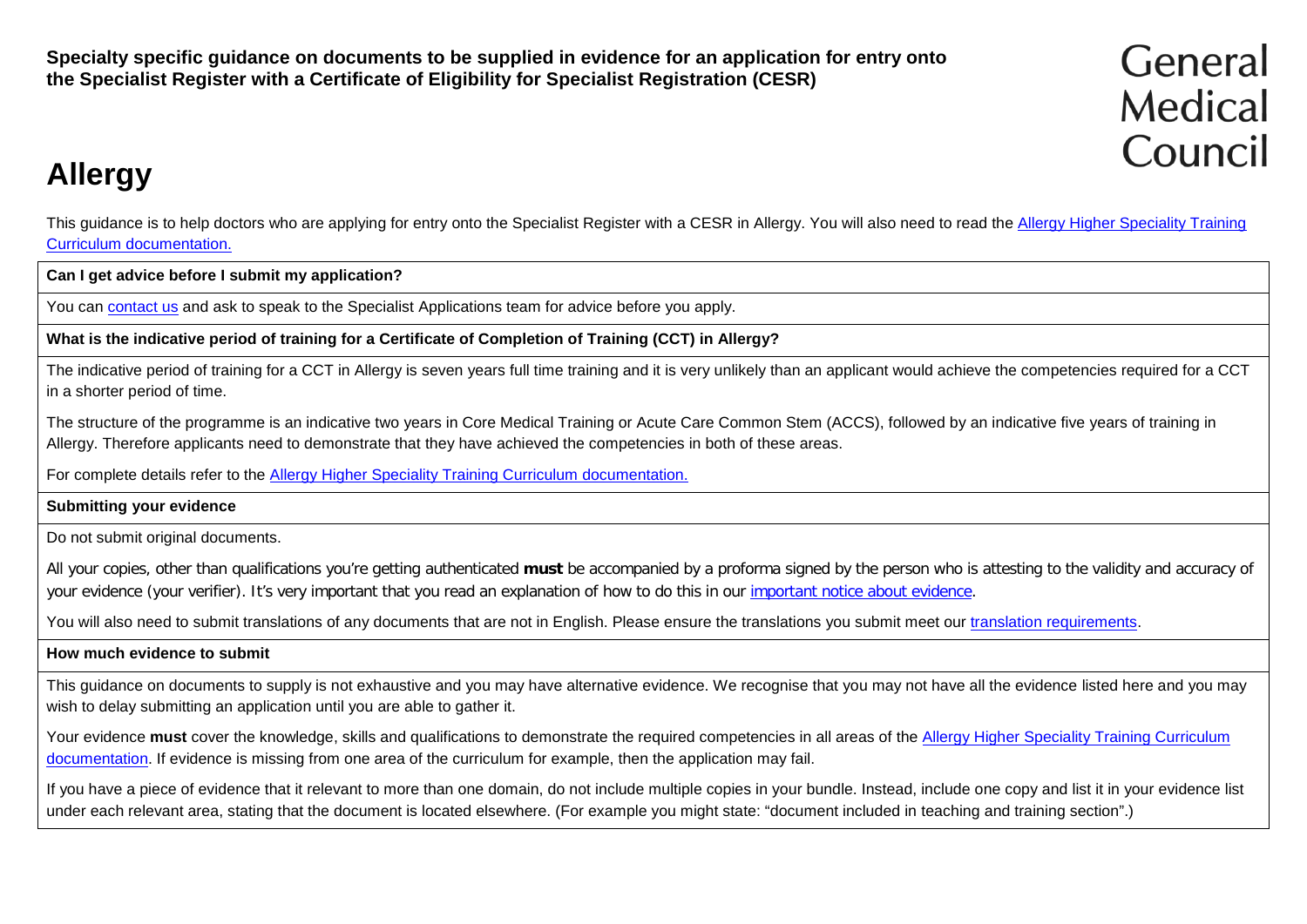

• GMC numbers

#### **This is the specialty specific guidance for Allergy**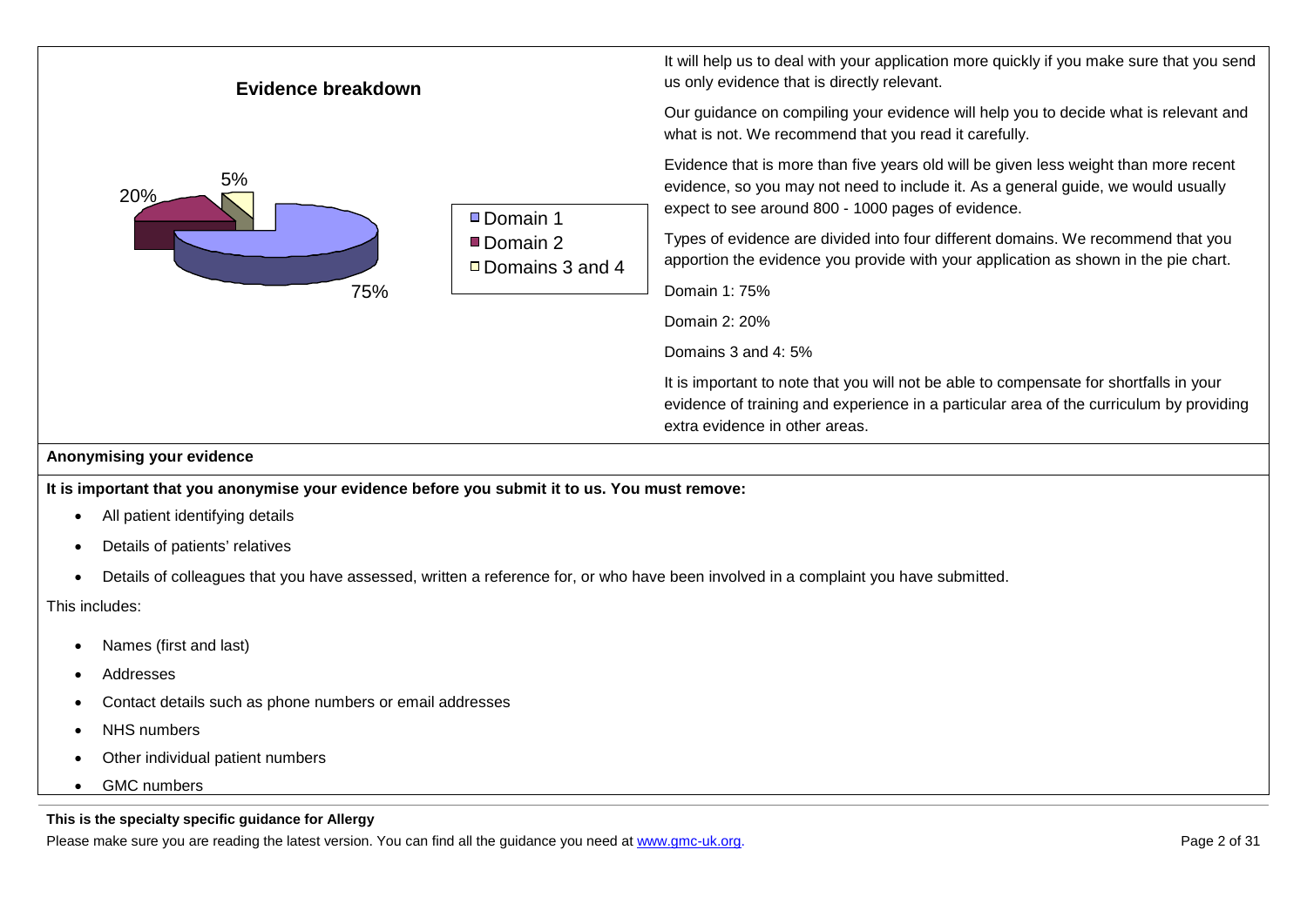The following details don't need to be anonymised:

- Gender
- Date of birth

It is your responsibility to make sure that your evidence has been anonymised. Evidence which has not been anonymised will be returned to you. More information can be found on our [website.](http://www.gmc-uk.org/doctors/24769.asp)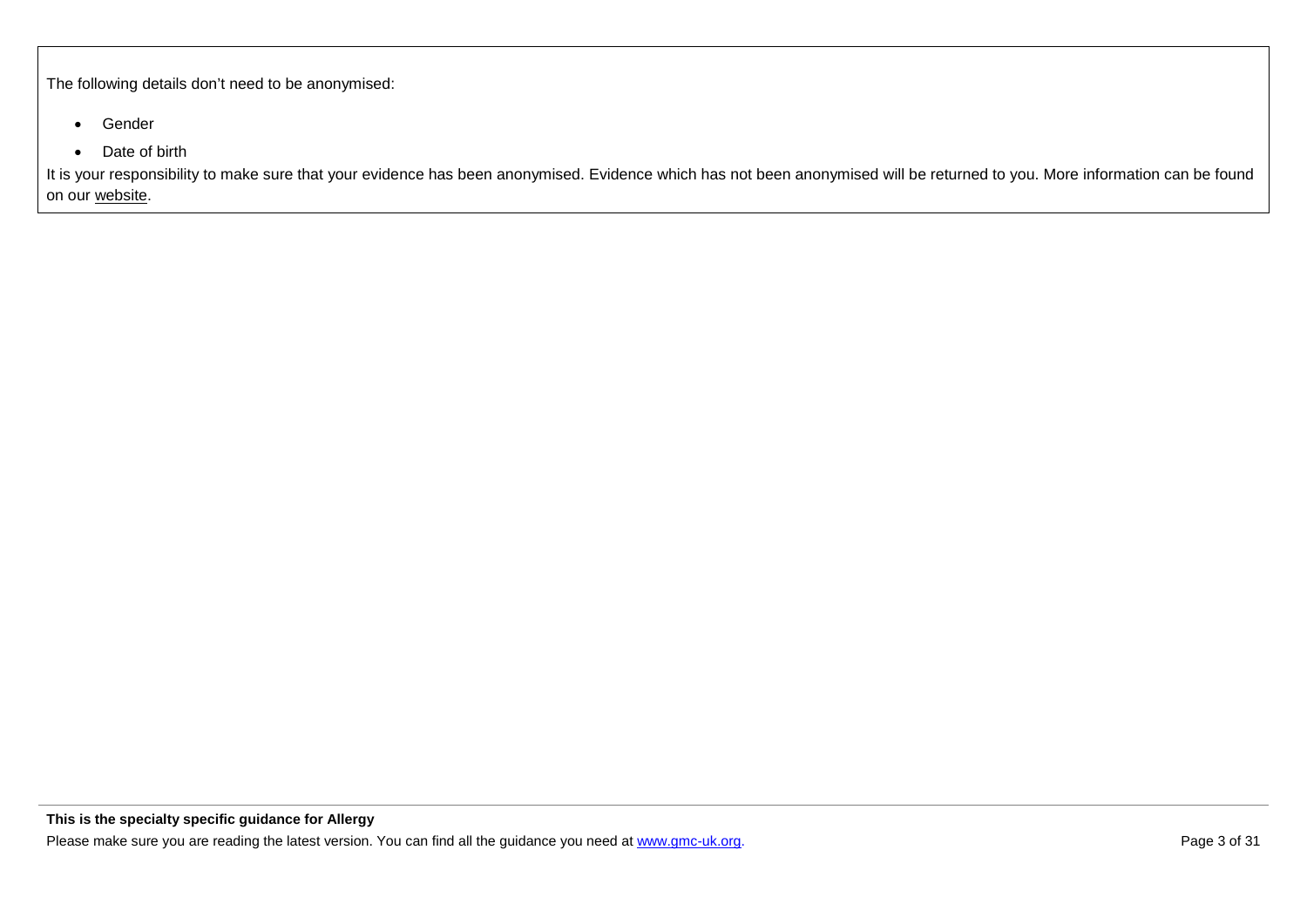# Domain 1 - Knowledge, skills and performance

# **Qualifications**

| Primary medical qualification (PMQ) | If you hold full registration with us, you do not need to submit your PMQ as we saw it when we assessed your<br>application for registration.                                                                                                                                                                                  |
|-------------------------------------|--------------------------------------------------------------------------------------------------------------------------------------------------------------------------------------------------------------------------------------------------------------------------------------------------------------------------------|
|                                     | If you do not hold registration, you will need to have your primary medical qualification independently<br>verified by ECFMG before we can grant you full registration with a licence to practise.                                                                                                                             |
|                                     | You can find out more about primary source verification on our website.                                                                                                                                                                                                                                                        |
|                                     | You only need to get your primary medical qualification verified by ECFMG. The rest of your evidence should be<br>verified in line with our guidance.                                                                                                                                                                          |
| Specialist medical qualification(s) | Please provide an <b>authenticated copy</b> of any specialist medical qualifications you hold.                                                                                                                                                                                                                                 |
|                                     | For College examinations the College may confirm details of any examinations you have undertaken.                                                                                                                                                                                                                              |
|                                     | Applicants must demonstrate an appropriate test of knowledge to that required for the CCT which is the Knowledge<br>Based Assessment in Allergy.                                                                                                                                                                               |
|                                     | The College has curricula and syllabi for the following:-                                                                                                                                                                                                                                                                      |
|                                     | A Competency Based Curriculum for Specialty Training in Allergy                                                                                                                                                                                                                                                                |
|                                     | If your Specialist qualification is covered by this document then curricula/syllabi do not need to be submitted with<br>your application.                                                                                                                                                                                      |
|                                     | There are no qualifications from outside Europe that enable automatic entry to the Specialist Register in any<br>specialty. An evaluation is made based on an applicants whole career and therefore two applicants with the same<br>qualifications but different training and/or experience may not receive the same decision. |
|                                     | Please list unsuccessful attempts at examinations (where you have not subsequently been successful) in the<br>application form.                                                                                                                                                                                                |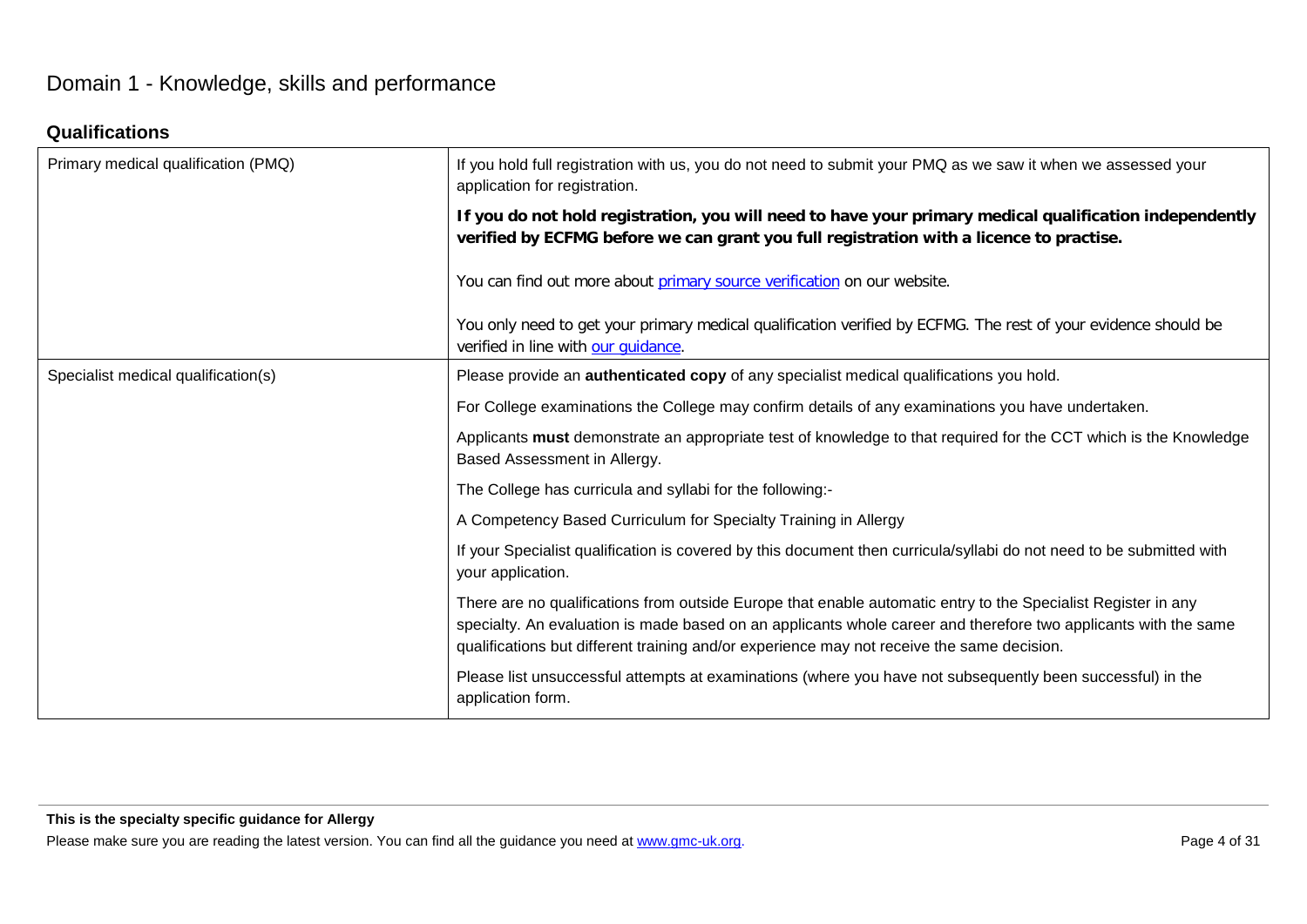| Curriculum or syllabus (if undertaken outside the UK) | This should include the requirements of the qualification and must relate to the specialty in which you are applying.<br>The curriculum or syllabus (including assessment methods) must be the one that was in place when you undertook<br>your training. |
|-------------------------------------------------------|-----------------------------------------------------------------------------------------------------------------------------------------------------------------------------------------------------------------------------------------------------------|
|                                                       | If a formal curriculum or syllabus (including assessment methods) is not available please provide a letter from the<br>awarding body outlining the content of the training programme or examination.                                                      |
|                                                       | For qualifications, we will look to evaluate:                                                                                                                                                                                                             |
|                                                       | where the curriculum covers areas of the CCT curriculum<br>$\bullet$                                                                                                                                                                                      |
|                                                       | the complexity of the work undertaken<br>$\bullet$                                                                                                                                                                                                        |
|                                                       | how examinations are evaluated or quality assured (external assessment).<br>$\bullet$                                                                                                                                                                     |
|                                                       | The JRCPTB does not currently have any of documents relating to overseas training programmes and therefore<br>applicants must supply these.                                                                                                               |
| Specialist registration outside the UK                | Please provide an authenticated copy of details of the registration requirements of that authority.                                                                                                                                                       |
|                                                       | This will demonstrate what is expected of a registrant by that authority and how your application for registration was<br>evaluated.                                                                                                                      |
|                                                       | The JRCPTB does not currently have any of documents relating to overseas training programmes and therefore<br>applicants must supply these.                                                                                                               |
| Honours and prizes                                    | Please provide copies of certificates or letters showing what the prize or honour was for, including the selection and<br>eligibility criteria and pool of eligible individuals.                                                                          |
|                                                       | Where you have not provided evidence of success in an examination that is a requirement of the CCT curriculum,<br>evidence in this area may contribute to your demonstration of equivalent knowledge.                                                     |
| Other relevant qualifications and certificates        | Please provide copies of certificates.                                                                                                                                                                                                                    |
|                                                       | For example: degrees or diplomas in relevant areas such as management, business, IT, communication, education<br>or law.                                                                                                                                  |

# **Assessments and appraisals**

### **This is the specialty specific guidance for Allergy**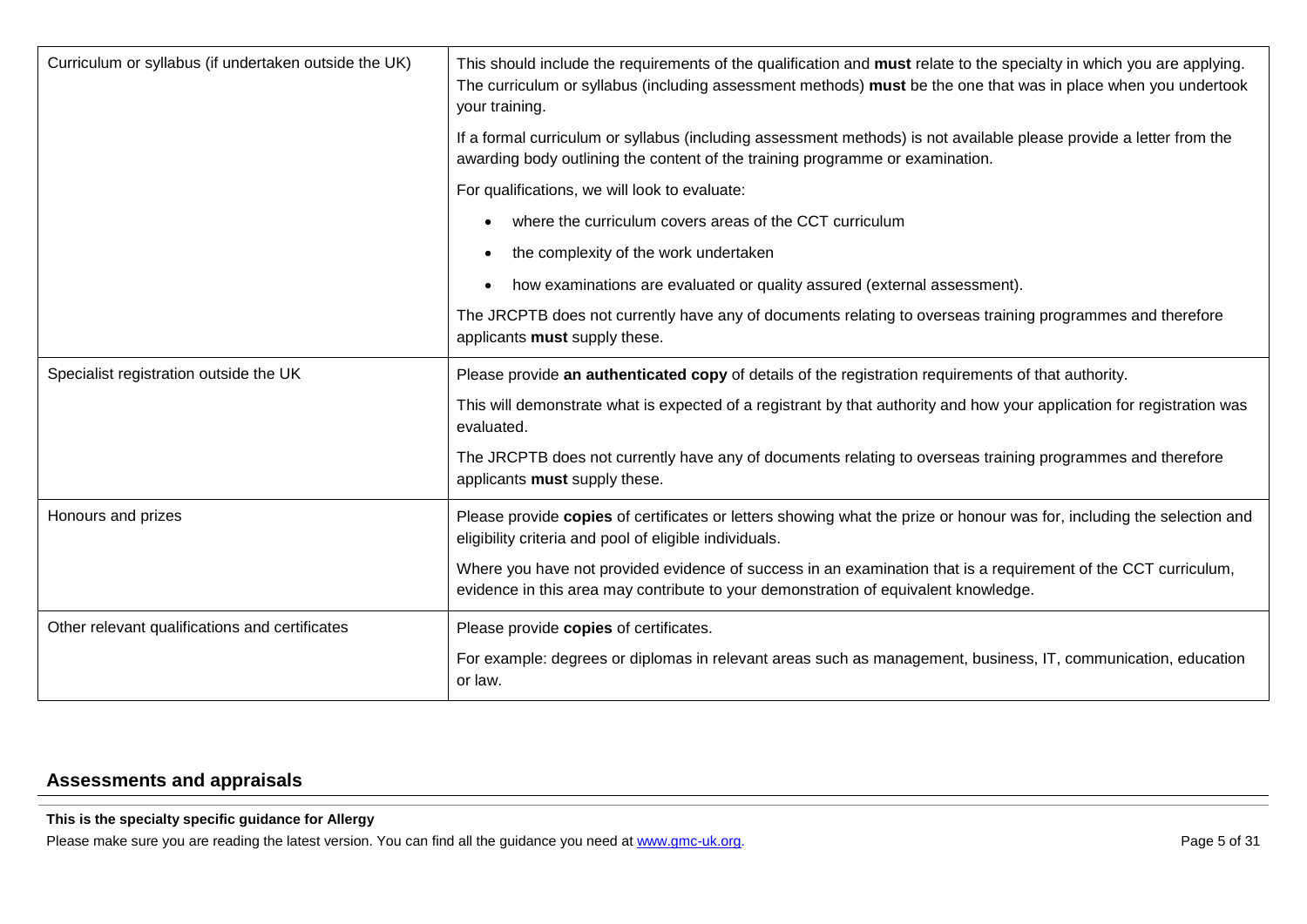| Appraisals and assessments            | For non training posts you should provide evidence of ongoing evaluation of your performance.                                                                                                                                                                                                                                                                                                                                                                                                                                                |
|---------------------------------------|----------------------------------------------------------------------------------------------------------------------------------------------------------------------------------------------------------------------------------------------------------------------------------------------------------------------------------------------------------------------------------------------------------------------------------------------------------------------------------------------------------------------------------------------|
|                                       | This may take the format of formal appraisals by the department head or line manager (clinical director, medical<br>director, professor).                                                                                                                                                                                                                                                                                                                                                                                                    |
|                                       | For those applicants working in independent practice it is recommended that at least one employer Appraisal is<br>undertaken and summary documentation of this submitted with the application. Those working in a NHS or managed<br>environment should submit evidence of annual appraisals. Where an applicant is not based in the UK alternative<br>forms of appraisal are strongly advised.                                                                                                                                               |
|                                       | In the UK, a revalidation or appraisal portfolio would be appropriate (if it is completed retrospectively less weight will<br>be given to the information provided).                                                                                                                                                                                                                                                                                                                                                                         |
|                                       | Alternative evidence may include letters (written at the time) commenting on your performance. In addition where no<br>formal appraisal or assessment forms are available you must provide information on the method of career review or<br>progression There are many different forms of assessment which form part of the various CCT curricula. Many of<br>these tools are available for those not in training to use.                                                                                                                    |
| RITAs, ARCPs and training assessments | Formal records of assessment have been in place in the UK since 1996 (for posts of Registrar, Specialist Registrar,<br>and Specialty Registrar). If you have undertaken training in the UK in these grades you should provide a copy of<br>your formal records. In addition if you held any of these approved training posts (except locum posts), please provide<br>evidence of your training number.                                                                                                                                       |
|                                       | If you have undertaken training outside the UK you must provide evidence of formal periodic assessment during<br>your training. This evidence must have been completed at the time the training was undertaken (if it is completed<br>retrospectively less weight will be given to the information provided). If you do not supply formal assessment<br>documents, you must provide the curriculum to demonstrate how you were assessed. A detailed letter of verification<br>from an educational supervisor would satisfy this requirement. |
|                                       | If that training was recognised by relevant authorities outside the UK please provide evidence and recognition<br>standards.                                                                                                                                                                                                                                                                                                                                                                                                                 |
|                                       | If areas for development were highlighted please provide evidence to demonstrate that you have subsequently<br>addressed them There are many different forms of assessment which form part of the CCT curriculum. Many of<br>these tools are available for those not in training to use.                                                                                                                                                                                                                                                     |
| 360° and multi-source feedback        | You may wish to supply evidence of feedback from colleagues of all levels (peers, nursing, auxiliary staff, patients,<br>management) completed at the time and may be in the format of letters, references for posts applied for etc.                                                                                                                                                                                                                                                                                                        |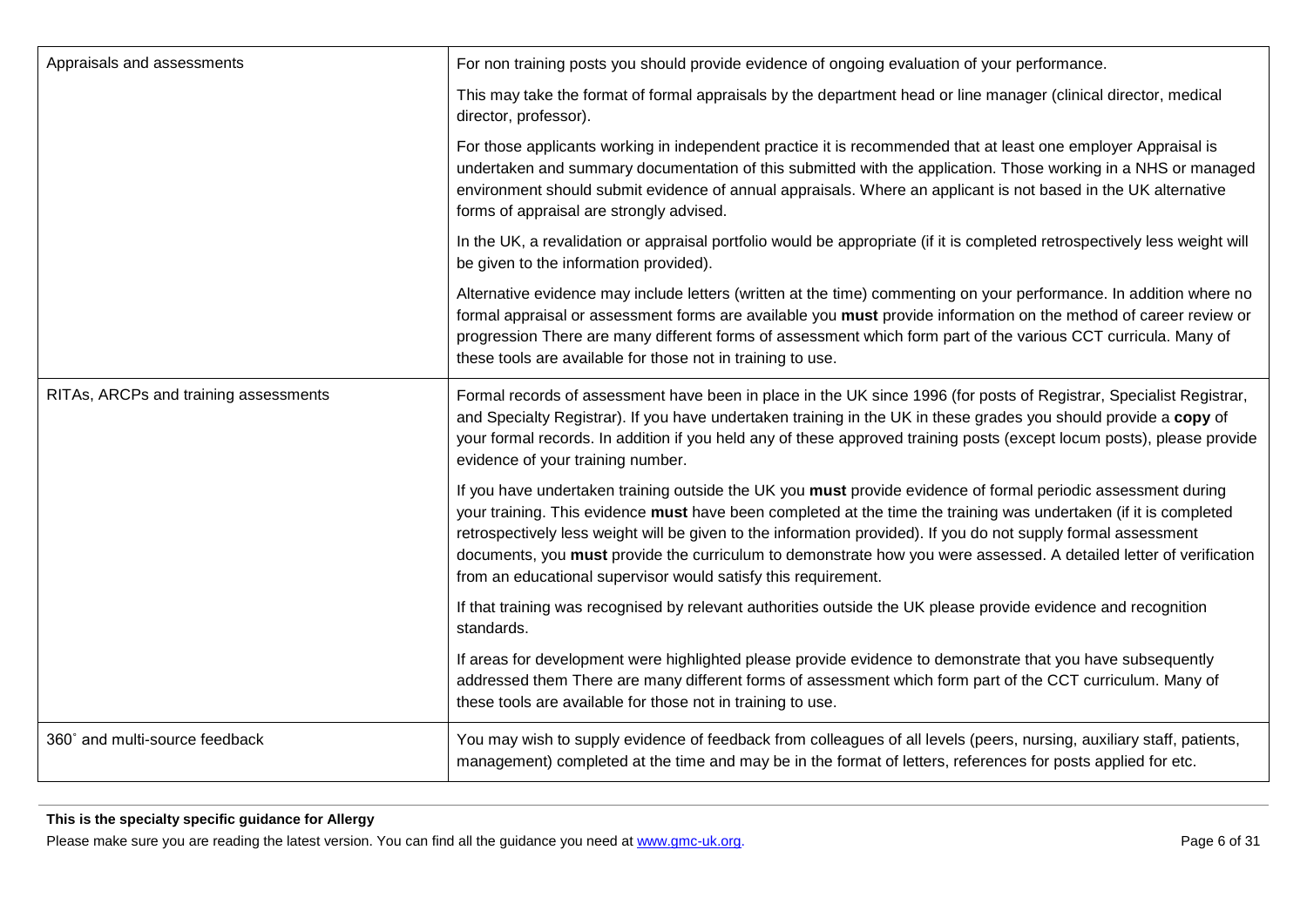| Awards and discretionary points letters | You must provide copies of certificates and letters.                                                                                                                                   |
|-----------------------------------------|----------------------------------------------------------------------------------------------------------------------------------------------------------------------------------------|
| Personal development plans (PDP)        | For details of what to include please see NHS appraisal information                                                                                                                    |
|                                         | You must also provide evidence of review of your PDP at appraisal. PDPs normally form part of your annual<br>appraisal system and you should submit them with appraisal documentation. |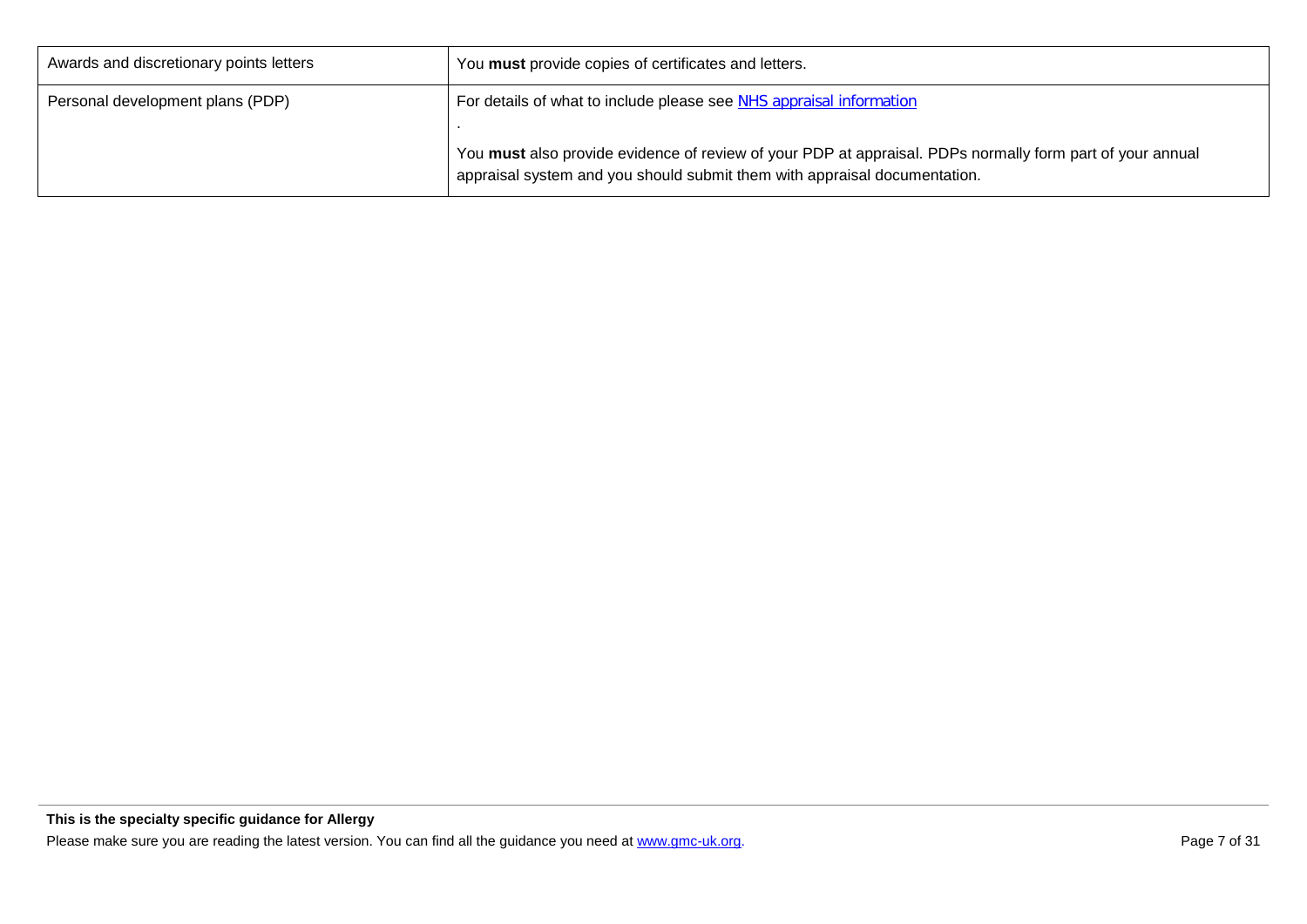### **Logbooks, records of daily clinical practice and portfolios**

The evidence you supply here **must** demonstrate that you have achieved **all** the requirements and competencies as set down in the CCT curriculum for your specialty.

Where you have, for a substantial period of time, worked in a specialised area, you should submit evidence that at one stage in your career you achieved the requirements and competencies of the curriculum for your specialty and that have maintained these skills. You will also need to provide evidence that your current specialised practice allows you to meet all of the requirements of *[Good Medical Practice](http://www.gmc-uk.org/guidance/good_medical_practice.asp)*.

| Logbooks | Photocopies of operating lists and theatre record books are not satisfactory evidence of procedures. If you did not<br>complete a logbook at the time you undertook the procedures, you should create a logbook from the information you<br>have. It should contain the following information: |
|----------|------------------------------------------------------------------------------------------------------------------------------------------------------------------------------------------------------------------------------------------------------------------------------------------------|
|          | only procedures that you were personally involved in<br>$\bullet$                                                                                                                                                                                                                              |
|          | age and gender<br>$\bullet$                                                                                                                                                                                                                                                                    |
|          | date of the procedure<br>$\bullet$                                                                                                                                                                                                                                                             |
|          | full name of the procedure<br>$\bullet$                                                                                                                                                                                                                                                        |
|          | your role in the procedure (assisted, performed personally, performed under direct supervision of someone<br>more senior, supervised a junior)                                                                                                                                                 |
|          | any critical incidents<br>$\bullet$                                                                                                                                                                                                                                                            |
|          | name of the hospital or clinic where procedure was performed<br>$\bullet$                                                                                                                                                                                                                      |
|          | outcomes data.<br>$\bullet$                                                                                                                                                                                                                                                                    |
|          | For guidance on the most appropriate format for your logbook please refer to www.jrcptb.org.uk where you can<br>obtain a copy of the electronic logbook                                                                                                                                        |
|          | For those who have not completed a log book as they have gone along (although this is not advisable), should<br>provide educational supervisor reports, evidence of completed WPBAs and courses attended.                                                                                      |
|          | Those that have been working less than full time should demonstrate (normally through their log book) that they have<br>undertaken pro rata duties including on-call and other out of hours commitments) required of their full-time<br>colleagues.                                            |
|          | It is important that these cover the full range of the curriculum demonstrating the breadth and depth of the specialty.<br>This may mean that you have to go back further than 5 years.                                                                                                        |

#### **This is the specialty specific guidance for Allergy**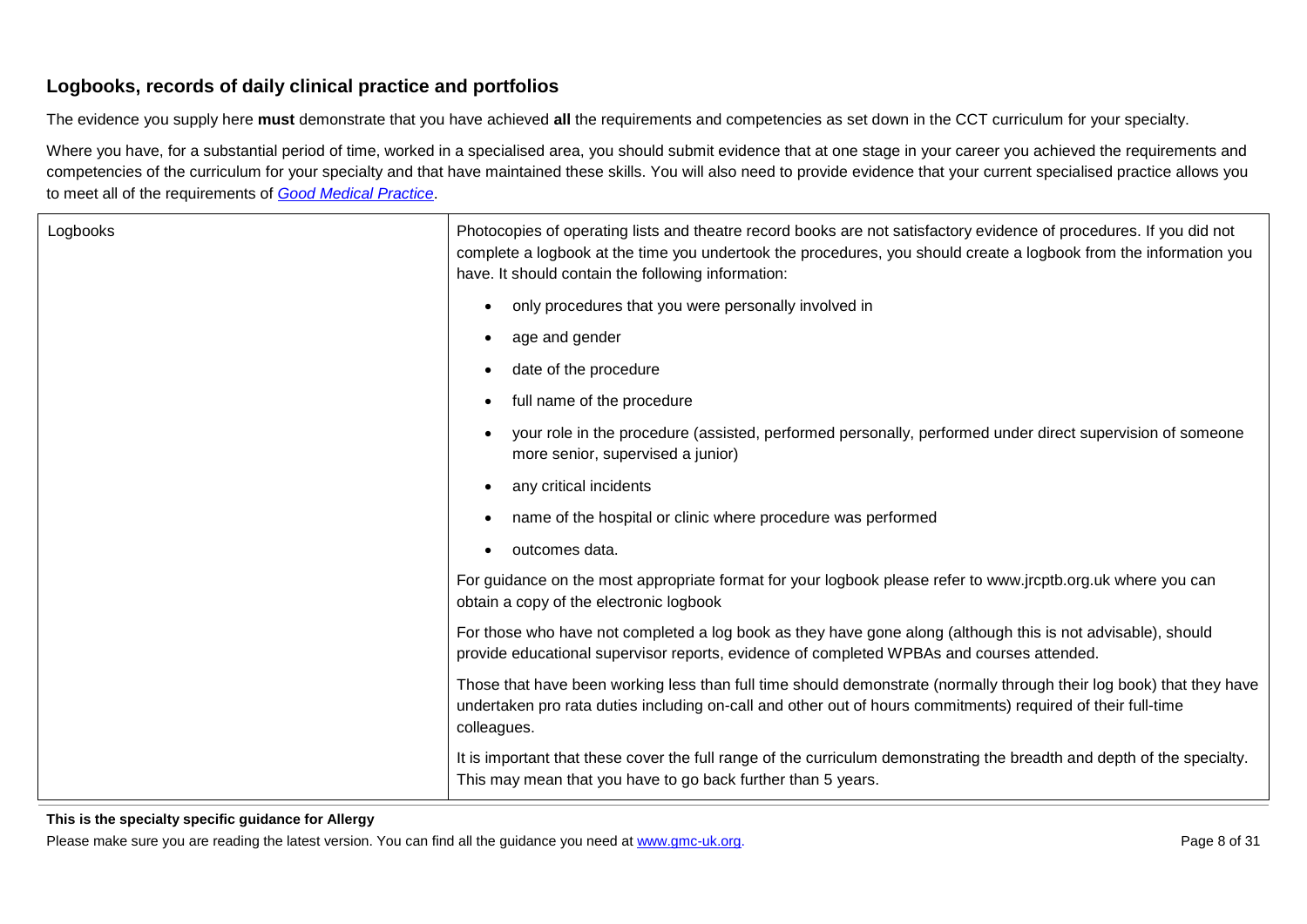|                                                                                        | All evidence in this area must be anonymised for individual patient data.                                                                                                                                           |
|----------------------------------------------------------------------------------------|---------------------------------------------------------------------------------------------------------------------------------------------------------------------------------------------------------------------|
|                                                                                        | All patient names (first and last), contact details (including full address) and any patient ID numbers (such as<br>NHS numbers or hospital numbers) must be removed from your evidence before you submit it to us. |
| Consolidation, cumulative data sheets, summary lists<br>and annual caseload statistics | You should provide a summary of the total numbers for the various procedures listed in the logbook. This should be<br>completed annually and include your role in the procedure.                                    |
|                                                                                        | It is important that the logbooks cover the full range of the curriculum demonstrating the breadth and depth of the<br>specialty. This may mean that you have to go back further than five years.                   |
|                                                                                        | All evidence in this area must be anonymised for individual patient data.                                                                                                                                           |
| Medical reports                                                                        | You should provide examples across the breadth of your practice following the Academy of Medical Royal Colleges<br>and NHS agreed format:                                                                           |
|                                                                                        | Standards for the clinical structure and content of patient records<br>You can use these to demonstrate:                                                                                                            |
|                                                                                        | your involvement or role in cases                                                                                                                                                                                   |
|                                                                                        | the types and complexity of cases you are involved in                                                                                                                                                               |
|                                                                                        | your handling of patient paperwork<br>$\bullet$                                                                                                                                                                     |
|                                                                                        | your respect and protection of confidential information                                                                                                                                                             |
|                                                                                        | triangulation with logbook information.                                                                                                                                                                             |
|                                                                                        | All evidence in this area must be anonymised for individual patient data.                                                                                                                                           |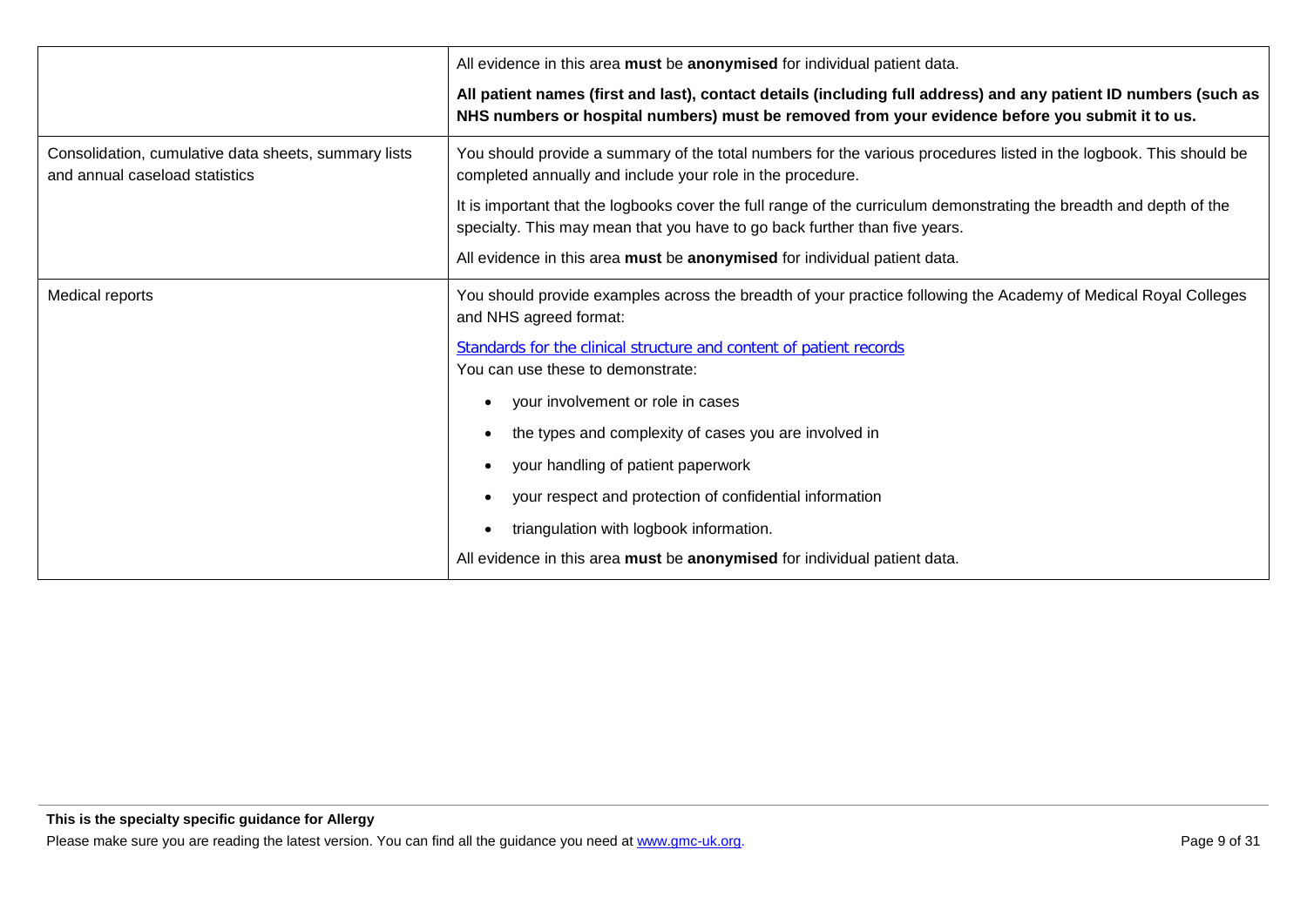| Case histories | Case histories that you provide should include:                           |
|----------------|---------------------------------------------------------------------------|
|                | dates<br>$\bullet$                                                        |
|                | diagnosis<br>$\bullet$                                                    |
|                | nature of your involvement in the management of the case                  |
|                | which curriculum competencies were involved.                              |
|                | You can use these to demonstrate:                                         |
|                | your involvement or role in cases<br>$\bullet$                            |
|                | the types and complexity of cases you are involved in                     |
|                | your handling of patient paperwork<br>$\bullet$                           |
|                | your respect and protection of confidential information<br>$\bullet$      |
|                | triangulation with logbook information.<br>$\bullet$                      |
|                | All evidence in this area must be anonymised for individual patient data. |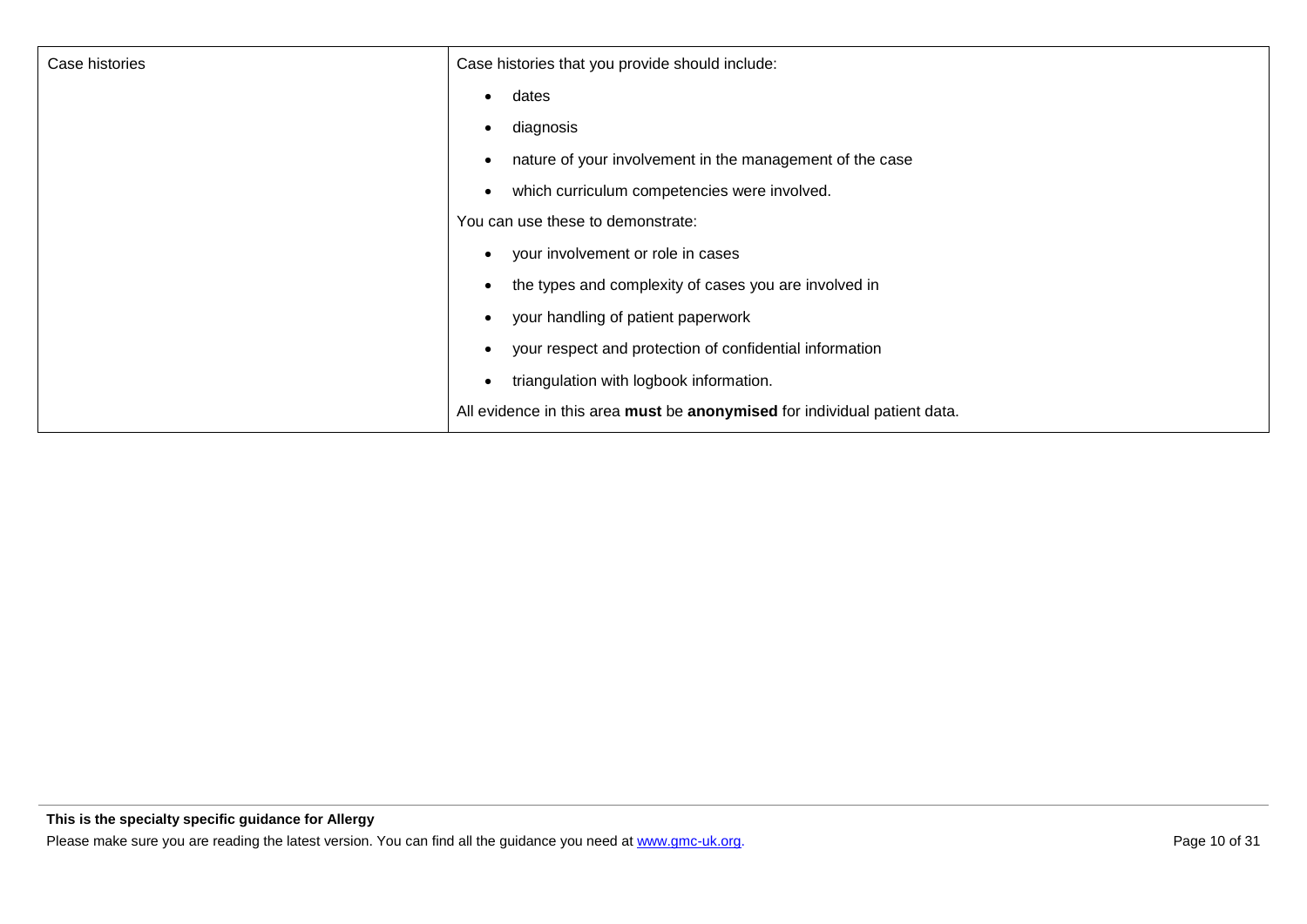| Referral letters discussing patient handling | Please provide a variety of copies of letters to cover all aspects of your work and to demonstrate the breadth of your<br>practice. This may include examples of letters: |
|----------------------------------------------|---------------------------------------------------------------------------------------------------------------------------------------------------------------------------|
|                                              | requesting a second opinion<br>$\bullet$                                                                                                                                  |
|                                              | advising clinical colleagues or answering particular questions regarding patient management                                                                               |
|                                              | from clinical colleagues regarding applicants involvement in patient management.<br>$\bullet$                                                                             |
|                                              | You can use these to demonstrate:                                                                                                                                         |
|                                              | your involvement or role in cases<br>$\bullet$                                                                                                                            |
|                                              | the types and complexity of cases you are involved in<br>$\bullet$                                                                                                        |
|                                              | your relationship with your colleagues in other disciplines<br>$\bullet$                                                                                                  |
|                                              | your handling of patient paperwork<br>$\bullet$                                                                                                                           |
|                                              | your recognition of the limits of your professional competence                                                                                                            |
|                                              | your respect and protection of confidential information.<br>$\bullet$                                                                                                     |
|                                              | All evidence in this area must be anonymised for individual patient data.                                                                                                 |
| <b>Patient lists</b>                         | You may wish to include copies of patient lists. You can use these to demonstrate:                                                                                        |
|                                              | your involvement or role in cases<br>$\bullet$                                                                                                                            |
|                                              | the types and complexity of cases you are involved in<br>$\bullet$                                                                                                        |
|                                              | your participation in teaching and training (where you are supervising a junior colleague)<br>$\bullet$                                                                   |
|                                              | the volume of cases you undertake<br>$\bullet$                                                                                                                            |
|                                              | triangulation with rota, timetable and job plan information<br>$\bullet$                                                                                                  |
|                                              | triangulation with logbook information.<br>$\bullet$                                                                                                                      |
|                                              | All evidence in this area must be anonymised for individual patient data.                                                                                                 |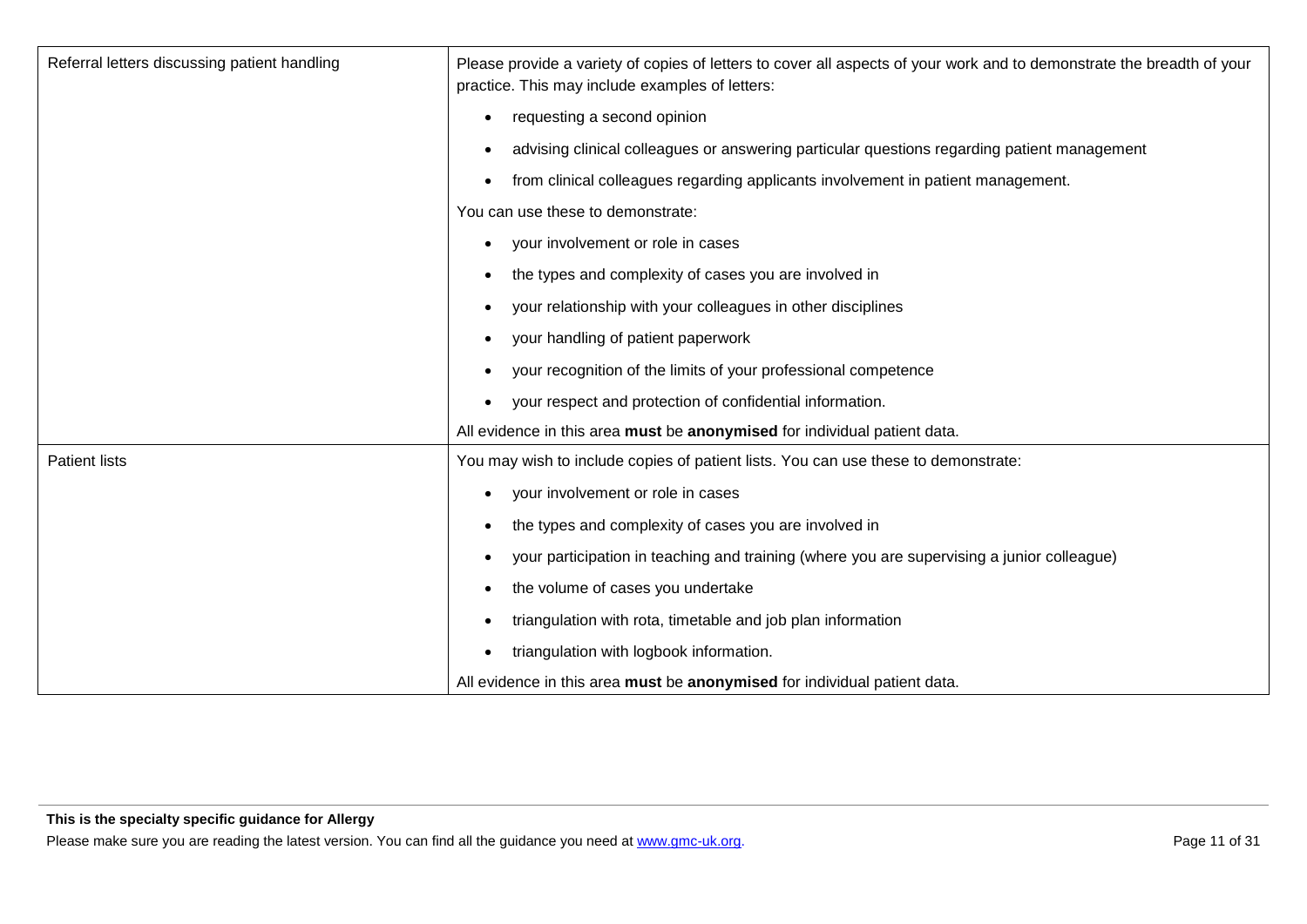| Departmental (or trust) workload statistics and annual<br>caseload statistics | You can use these to demonstrate:                                                                                                                                                                                                                                   |
|-------------------------------------------------------------------------------|---------------------------------------------------------------------------------------------------------------------------------------------------------------------------------------------------------------------------------------------------------------------|
|                                                                               | the size of the hospital in which you work<br>$\bullet$                                                                                                                                                                                                             |
|                                                                               | the volume of work undertaken within your trust and the percentage that you undertake<br>٠                                                                                                                                                                          |
|                                                                               | the range of work that you undertake and that is undertaken within your trust                                                                                                                                                                                       |
|                                                                               | triangulation with logbook information                                                                                                                                                                                                                              |
|                                                                               |                                                                                                                                                                                                                                                                     |
| Rotas, timetables and job plans                                               | Where you have undertaken a number of roles provide details for each post or role. You can use these documents to<br>demonstrate:                                                                                                                                   |
|                                                                               | details of clinical and non-clinical duties you undertake                                                                                                                                                                                                           |
|                                                                               | your on-call commitment<br>$\bullet$                                                                                                                                                                                                                                |
|                                                                               | your participation in meetings and teaching                                                                                                                                                                                                                         |
|                                                                               | triangulation with logbook information.<br>$\bullet$                                                                                                                                                                                                                |
|                                                                               |                                                                                                                                                                                                                                                                     |
| Courses relevant to curriculum                                                | The following courses form part of the CCT curriculum, where applicants have not attended these courses, evidence<br>of equivalent knowledge, or skills must be provided:                                                                                           |
|                                                                               | attendance at relevant courses run by the Royal College of Physicians and other professional bodies (such<br>as the BSACI, BSI, EAACI, AAAAI, WAO) and other relevant courses, in particular the national allergy<br>trainee scheme run and subsidised by the BSACI |
|                                                                               | attendance at regional, national and international speciality meetings (annual meetings of the BSACI, BSI,<br>AAAAI, EAACI, courses run by the Royal Society of Medicine, local University and NHS run training courses<br>and study days).                         |
|                                                                               | Any overseas courses will be evaluated in line with UK courses.                                                                                                                                                                                                     |
| Portfolios (electronic or revalidation)                                       | Do not submit your whole portfolio. You need to separate the evidence in it and submit that under the correct<br>headings as set out in this guidance.                                                                                                              |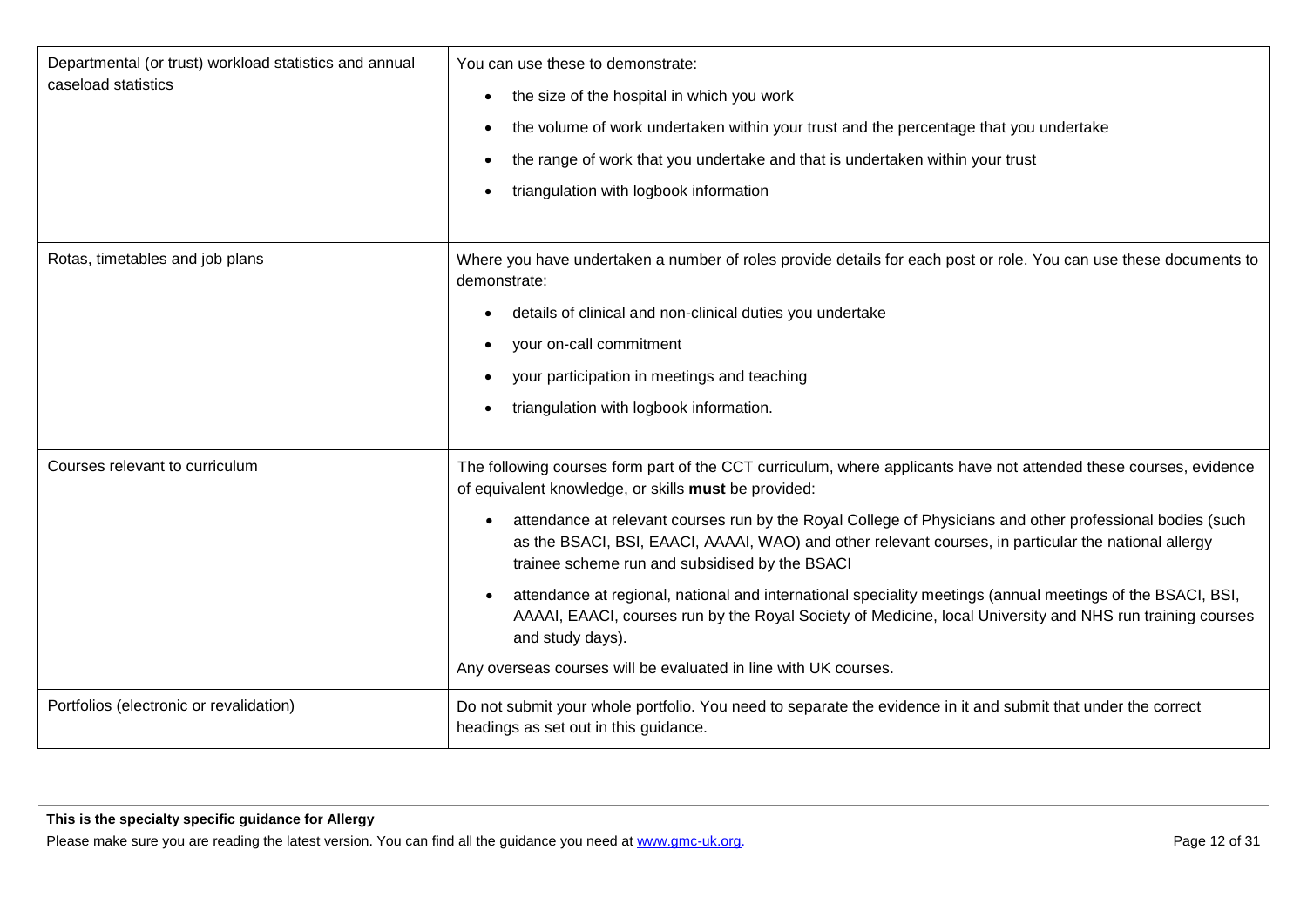| The information in these letters and contracts must match your CV. They will confirm the following:          |
|--------------------------------------------------------------------------------------------------------------|
| dates you were in post                                                                                       |
| post title, grade, training                                                                                  |
| type of employment: permanent, fixed term, or part time (including percentage of whole time equivalent)      |
| The content should include evidence of the different work environments / settings defined in the curriculum. |
|                                                                                                              |
| These must match the information in your CV. They will confirm the following:                                |
| your position within the structure of your department                                                        |
| your post title                                                                                              |
| your clinical and non clinical commitment                                                                    |
| your involvement in teaching or training.                                                                    |
| The content should include evidence of the different work environments / settings defined in the curriculum. |
|                                                                                                              |
|                                                                                                              |

### **Details of posts and duties (including both training and experience posts)**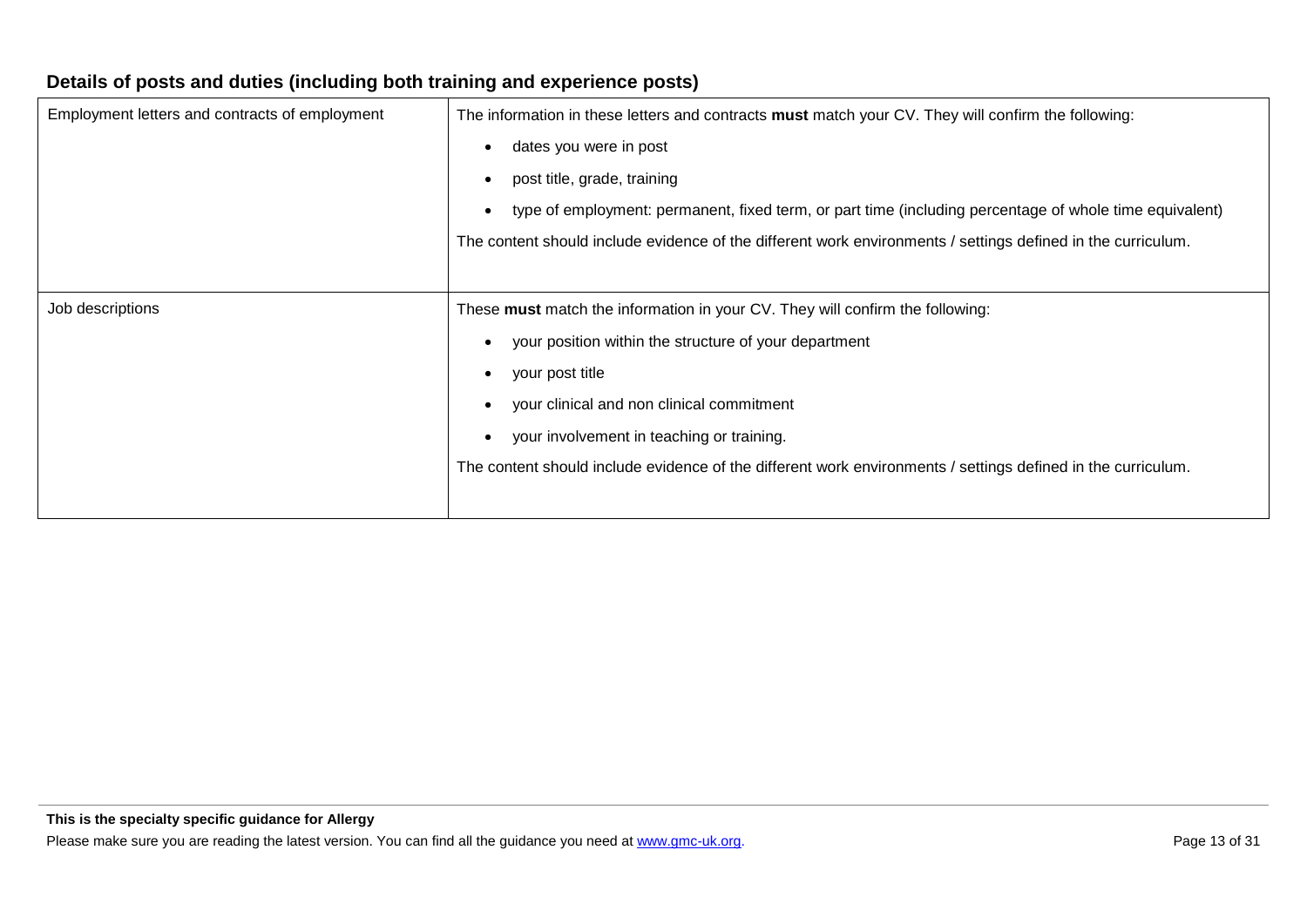| Job plans | Where you have undertaken a number of roles, provide details for each post or role. You can use these documents<br>to demonstrate: |
|-----------|------------------------------------------------------------------------------------------------------------------------------------|
|           | the main duties and responsibilities of the post                                                                                   |
|           | your out of hours responsibilities, including rota commitments                                                                     |
|           | that you have covered for colleagues' periods of leave                                                                             |
|           | any professional supervision and management of junior medical staff that you have undertaken                                       |
|           | your responsibilities for carrying out teaching, examination and accreditation duties                                              |
|           | your contribution to postgraduate and continuing medical education activity, locally and nationally                                |
|           | any responsibilities you had that relate to a special interest                                                                     |
|           | requirements to participate in medical audit and in continuing medical education                                                   |
|           | your involvement in research                                                                                                       |
|           | your managerial, including budgetary, responsibilities where appropriate                                                           |
|           | your participation in administration and management duties.                                                                        |
|           |                                                                                                                                    |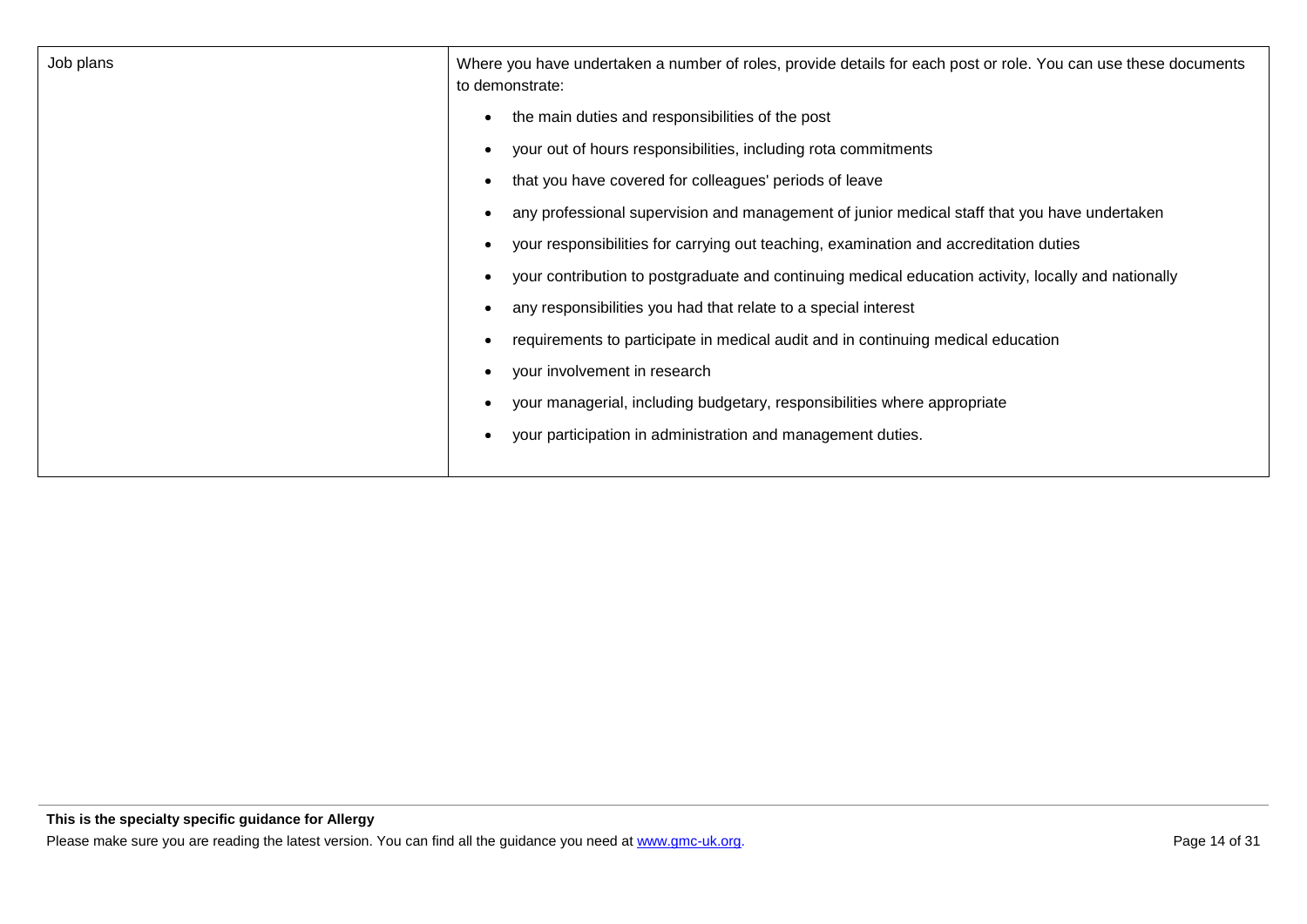# **Research, publications and presentations**

| Research papers, grants, patent designs | Please include any research relevant to your current practice.                                                                                                                                        |
|-----------------------------------------|-------------------------------------------------------------------------------------------------------------------------------------------------------------------------------------------------------|
|                                         | If the research is published - please submit the first page of the published paper.                                                                                                                   |
|                                         | If the research is not published - please provide a summary or abstract of the research.                                                                                                              |
|                                         | Colleges may undertake web searches to check the information you provide.                                                                                                                             |
|                                         | You can use these documents to demonstrate:                                                                                                                                                           |
|                                         | the types and complexity of cases you are involved in                                                                                                                                                 |
|                                         | triangulation with logbook information                                                                                                                                                                |
|                                         | working with colleagues (where research is joint or multi disciplinary)                                                                                                                               |
|                                         | Continuing Professional Development (CPD)                                                                                                                                                             |
|                                         | training in research methodology and/or conduct research.                                                                                                                                             |
|                                         | Where you have not provided evidence of success in an examination that is a requirement of the CCT curriculum,<br>evidence in this area may contribute to your demonstration of equivalent knowledge. |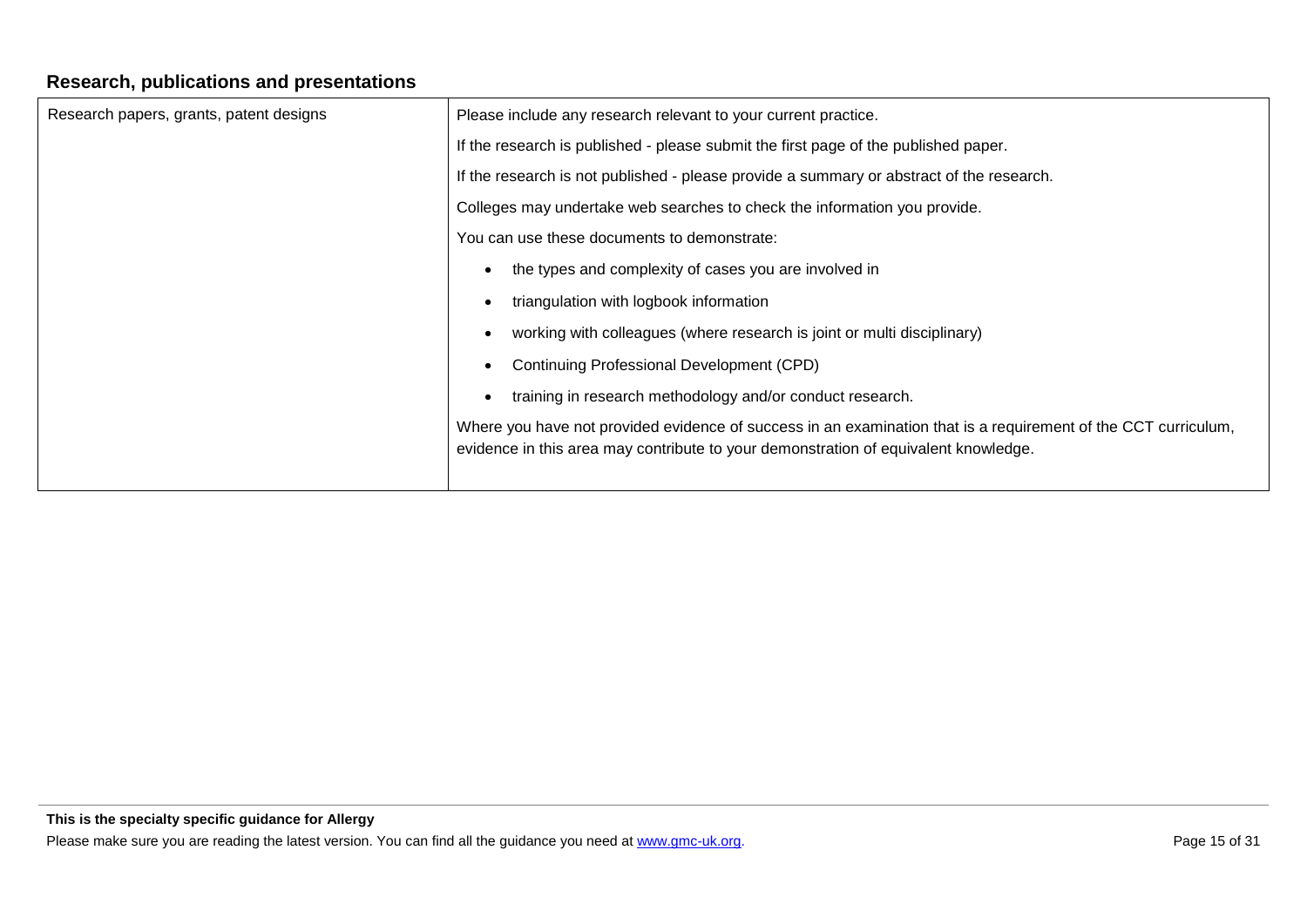| Publications within specialty field | Include a copy of the front page of each publication.                                                                                                                                                                                                           |
|-------------------------------------|-----------------------------------------------------------------------------------------------------------------------------------------------------------------------------------------------------------------------------------------------------------------|
|                                     | More weight is given where:                                                                                                                                                                                                                                     |
|                                     | the applicant is first author                                                                                                                                                                                                                                   |
|                                     | the publication has a high impact factor.<br>$\bullet$                                                                                                                                                                                                          |
|                                     | You must not change the listing of the authors (the order in which the authors are listed) in papers where there is<br>more than one author.                                                                                                                    |
|                                     | Colleges may undertake web searches to check the information you provide.                                                                                                                                                                                       |
|                                     | You can use these documents to demonstrate:                                                                                                                                                                                                                     |
|                                     | the types and complexity of cases you are involved in<br>$\bullet$                                                                                                                                                                                              |
|                                     | triangulation with logbook information<br>$\bullet$                                                                                                                                                                                                             |
|                                     | working with colleagues (where publications are joint or multi disciplinary)<br>$\bullet$                                                                                                                                                                       |
|                                     | CPD.<br>$\bullet$                                                                                                                                                                                                                                               |
|                                     | Where you have not provided evidence of success in an examination that is a requirement of the CCT curriculum,<br>evidence in this area may contribute to your demonstration of equivalent knowledge:                                                           |
| Presentations, poster presentations | You may wish to supply invitations to present at national or international meetings to demonstrate your recognition<br>within your specialty. You may also supply feedback from presentations or meeting agendas or programmes that<br>show your participation. |
|                                     | You can use these documents to demonstrate:                                                                                                                                                                                                                     |
|                                     | the types and complexity of cases you are involved in<br>$\bullet$                                                                                                                                                                                              |
|                                     | triangulation with logbook information<br>$\bullet$                                                                                                                                                                                                             |
|                                     | <b>CPD</b><br>$\bullet$                                                                                                                                                                                                                                         |
|                                     | teaching and training.                                                                                                                                                                                                                                          |
|                                     | Where you have not provided evidence of success in an examination that is a requirement of the CCT curriculum,<br>evidence in this area may contribute to your demonstration of equivalent knowledge.                                                           |
|                                     |                                                                                                                                                                                                                                                                 |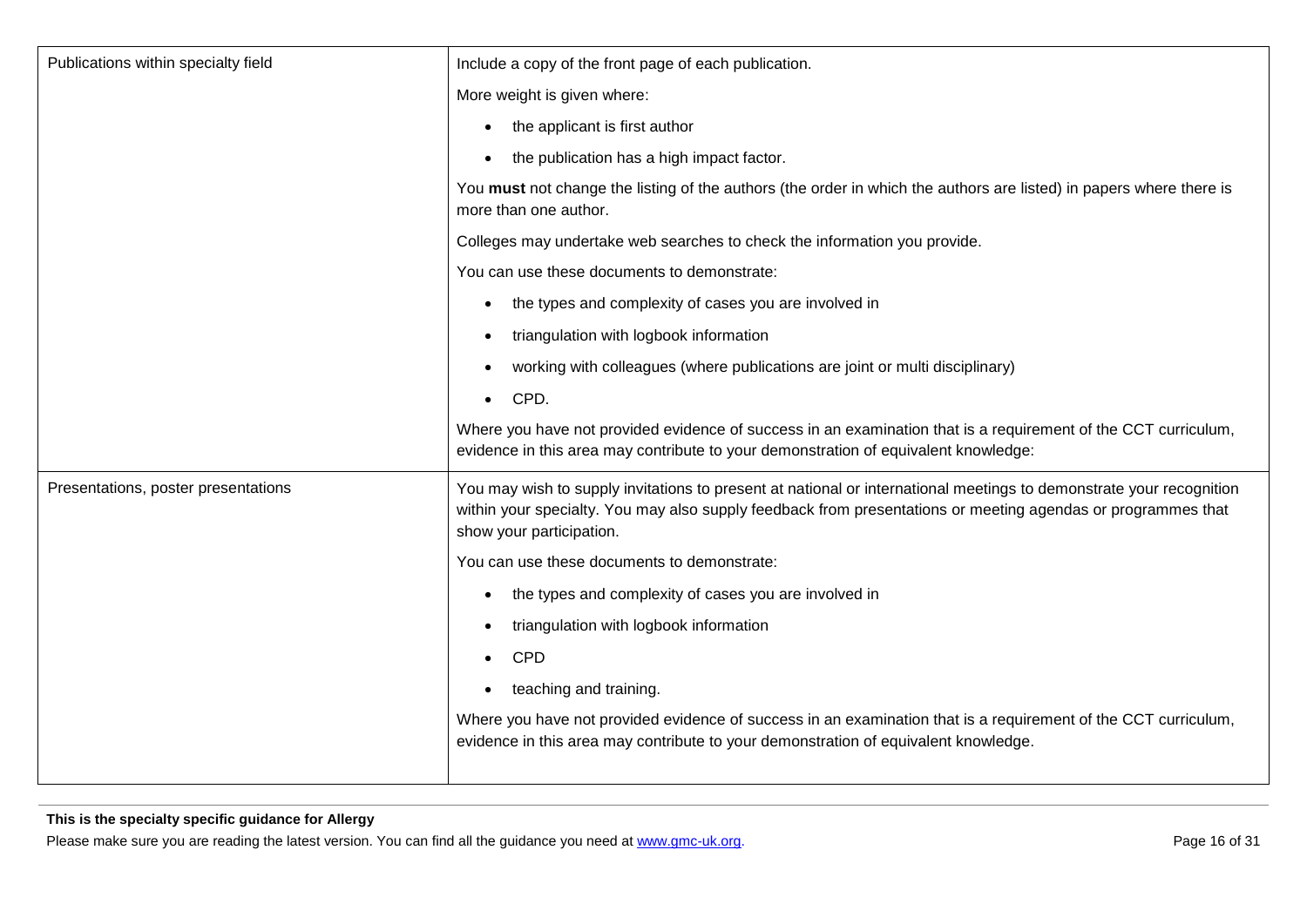# **CPD and CME**

| CPD record certificates, certificates of attendance,<br>workshops and at local, national and international<br>meetings or conferences | You should provide a variety of these to cover all aspects of your work and to demonstrate the breadth of your<br>practice. Where you have specialised the provision of CPD records covering the other aspects of the relevant<br>curriculum is important to demonstrate the maintenance of your skills. |
|---------------------------------------------------------------------------------------------------------------------------------------|----------------------------------------------------------------------------------------------------------------------------------------------------------------------------------------------------------------------------------------------------------------------------------------------------------|
|                                                                                                                                       | Please provide details of the events you have attended describing the content. Support this with documentary<br>evidence of your attendance (CPD certificates etc).                                                                                                                                      |
|                                                                                                                                       | See the JRCPTB guidelines at www.jrcptb.org.uk.                                                                                                                                                                                                                                                          |
| CPD registration points from UK Medical Royal College<br>(or equivalent body overseas)                                                | Please provide evidence of registration within a formal system. Royal Colleges or Faculties may confirm attainment<br>of their requirements.                                                                                                                                                             |
|                                                                                                                                       | See the JRCPTB guidelines at <i>jrcptb.org.uk</i>                                                                                                                                                                                                                                                        |
| Membership of professional bodies and organisations                                                                                   | List the following for your current membership of professional bodies and organisations. Provide documentary<br>evidence showing membership information:                                                                                                                                                 |
|                                                                                                                                       | organisation name                                                                                                                                                                                                                                                                                        |
|                                                                                                                                       | date of joining                                                                                                                                                                                                                                                                                          |
|                                                                                                                                       | status of membership (member, associate etc)<br>$\bullet$                                                                                                                                                                                                                                                |
|                                                                                                                                       | how membership is achieved (evaluation, examination, is membership restricted or open to all?)                                                                                                                                                                                                           |
|                                                                                                                                       | Where membership has been attained through an evaluation or examination and you have not provided evidence of<br>success in an examination that is a requirement of the CCT curriculum, evidence in this area may contribute to your<br>demonstration of equivalent knowledge.                           |
|                                                                                                                                       | See the JRCPTB guidelines at www.jrcptb.org.uk.                                                                                                                                                                                                                                                          |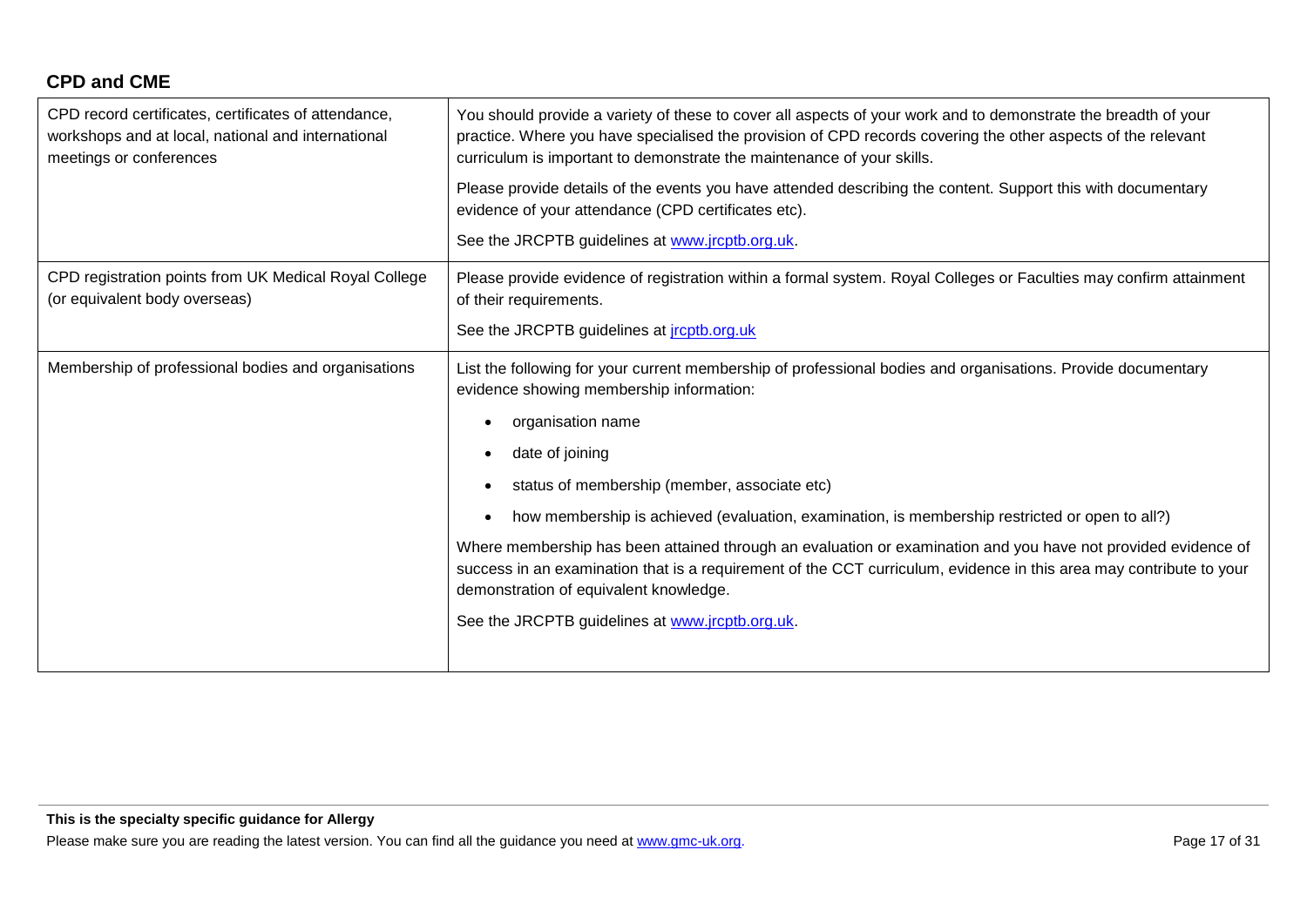# **Teaching and training**

| <b>Teaching timetables</b> | Where you have undertaken a number of roles provide details for each post or role, indicate the level of the teaching.<br>Where teaching is not formal (timetabled) indicate how you participate in teaching.                                                                                                                                                                    |
|----------------------------|----------------------------------------------------------------------------------------------------------------------------------------------------------------------------------------------------------------------------------------------------------------------------------------------------------------------------------------------------------------------------------|
|                            | Where you have not provided evidence of success in an examination that is a requirement of the CCT curriculum,<br>evidence in this area may contribute to your demonstration of equivalent knowledge.                                                                                                                                                                            |
|                            | Timetables should include evidence of                                                                                                                                                                                                                                                                                                                                            |
|                            | participation in patient education collaboratively with other members of a multi-professional team;                                                                                                                                                                                                                                                                              |
|                            | participation in the teaching of allied health professional.                                                                                                                                                                                                                                                                                                                     |
|                            |                                                                                                                                                                                                                                                                                                                                                                                  |
| Lectures                   | Please include evidence showing the audience and topics covered, such as posters advertising event, educational<br>timetable from trust education centre, letter from education centre indicating your involvement in specialty trainee<br>formal education programme. This can include evidence of attendance or speaking at meetings of 'lay patient<br>support organisations. |
|                            | You can use these documents to demonstrate:                                                                                                                                                                                                                                                                                                                                      |
|                            | the types and complexity of cases you are involved in                                                                                                                                                                                                                                                                                                                            |
|                            | triangulation with logbook information                                                                                                                                                                                                                                                                                                                                           |
|                            | <b>CPD</b>                                                                                                                                                                                                                                                                                                                                                                       |
|                            | teaching and training                                                                                                                                                                                                                                                                                                                                                            |
|                            | communication skills.                                                                                                                                                                                                                                                                                                                                                            |
|                            | Where you have not provided evidence of success in an examination that is a requirement of the CCT curriculum,<br>evidence in this area may contribute to your demonstration of equivalent knowledge.                                                                                                                                                                            |
|                            |                                                                                                                                                                                                                                                                                                                                                                                  |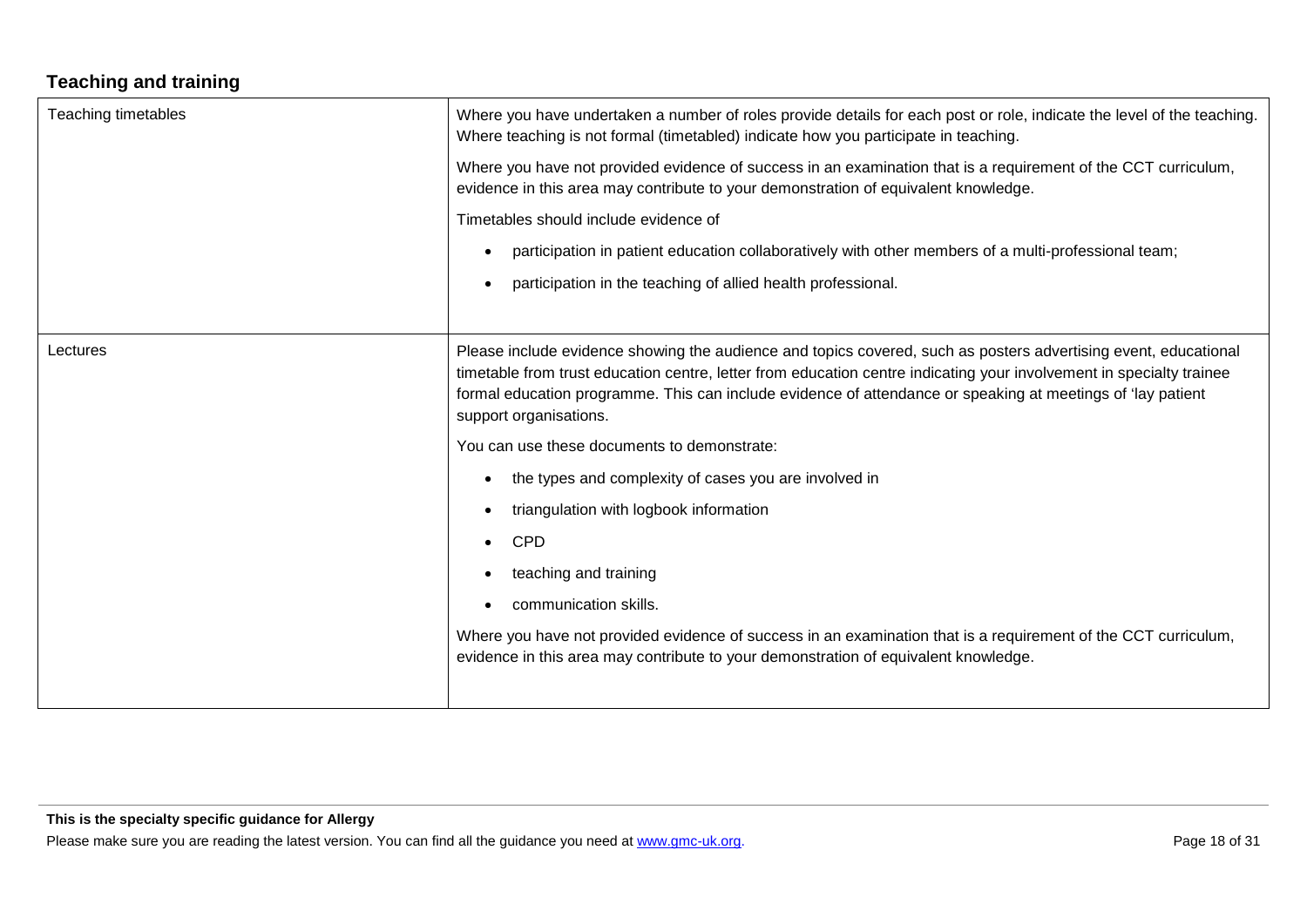| Feedback or evaluation forms from those taught | Please provide copies of feedback from teaching events you have participated in.                                                                                                         |
|------------------------------------------------|------------------------------------------------------------------------------------------------------------------------------------------------------------------------------------------|
|                                                | You can use these documents to demonstrate:                                                                                                                                              |
|                                                | the types and complexity of cases you are involved in                                                                                                                                    |
|                                                | triangulation with logbook information                                                                                                                                                   |
|                                                | <b>CPD</b>                                                                                                                                                                               |
|                                                | teaching and training                                                                                                                                                                    |
|                                                | leadership                                                                                                                                                                               |
|                                                | relationships with colleagues                                                                                                                                                            |
|                                                | communication skills.                                                                                                                                                                    |
|                                                | All evidence in this area must be anonymised for individual patient data.                                                                                                                |
| Letters from colleagues                        | You can use copies of letters from colleagues to demonstrate similar information to feedback forms (see above).                                                                          |
|                                                | All evidence in this area must be anonymised for individual patient data.                                                                                                                |
| Attendance at teaching or appraisal courses    | Please provide documentary evidence that you attended the courses and information on the content of the course<br>including whether they were generic or aimed at medical professionals. |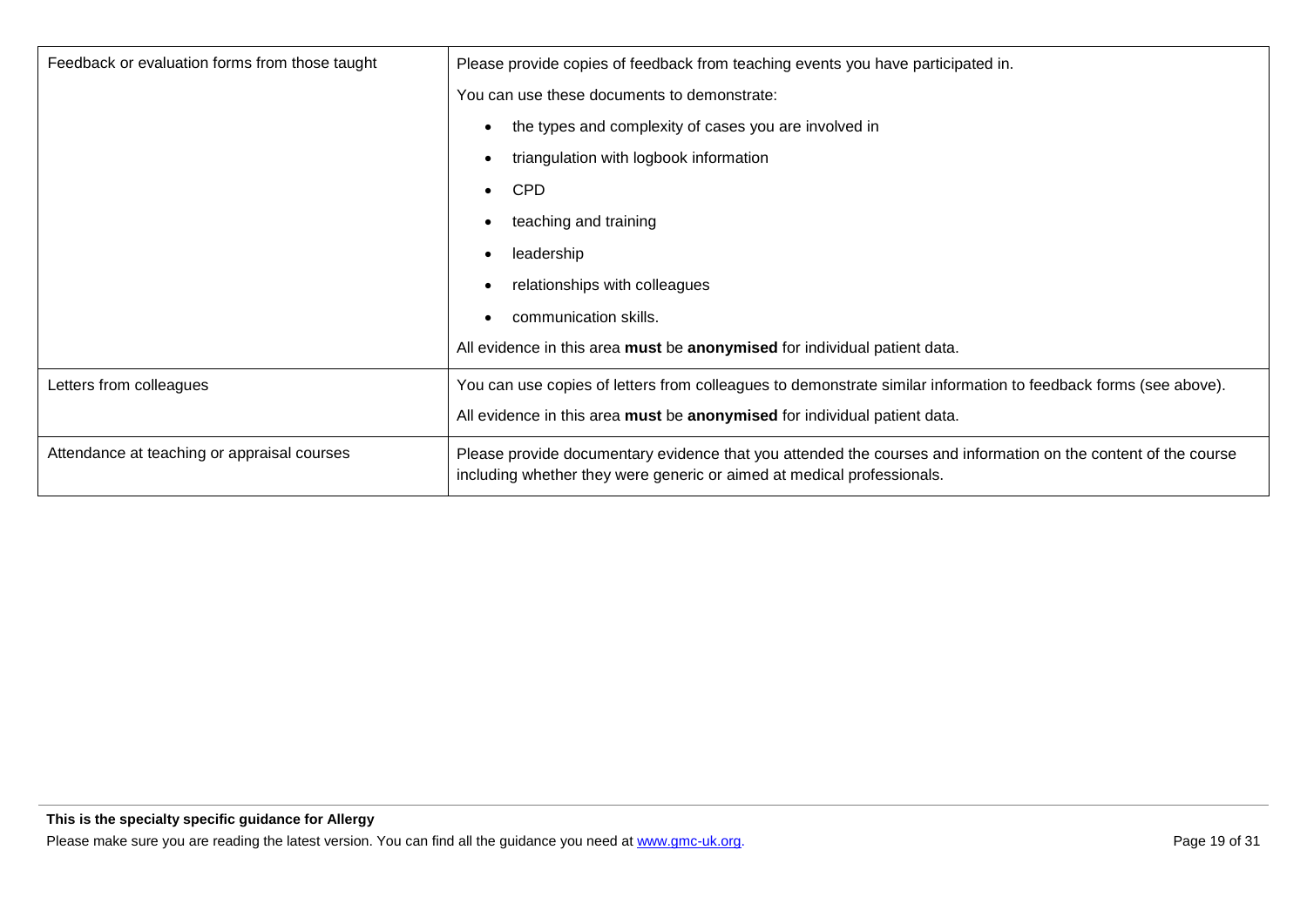| Participation in assessment or appraisal and<br>appointments processes | You may provide the following types of evidence to support this area:                                                                                                                                |
|------------------------------------------------------------------------|------------------------------------------------------------------------------------------------------------------------------------------------------------------------------------------------------|
|                                                                        | copies of invitations to appraisals or assessments including attendance at appraisal/assessment courses                                                                                              |
|                                                                        | evidence of participation in the Deanery ARCP or RITA processes                                                                                                                                      |
|                                                                        | evidence of participation in appointments for trainees (including invitations to participate and interview panel<br>information, including attendance at interview and appointment related courses). |
|                                                                        | You can use these documents to demonstrate:                                                                                                                                                          |
|                                                                        | contribution to postgraduate and continuing medical education activity, locally and nationally                                                                                                       |
|                                                                        | any responsibilities which relate to a special interest                                                                                                                                              |
|                                                                        | participation in administration, management duties                                                                                                                                                   |
|                                                                        | participation in teaching and training                                                                                                                                                               |
|                                                                        | communication, partnership and teamwork                                                                                                                                                              |
|                                                                        | relationships with colleagues (including giving feedback)                                                                                                                                            |
|                                                                        | leadership.                                                                                                                                                                                          |
|                                                                        |                                                                                                                                                                                                      |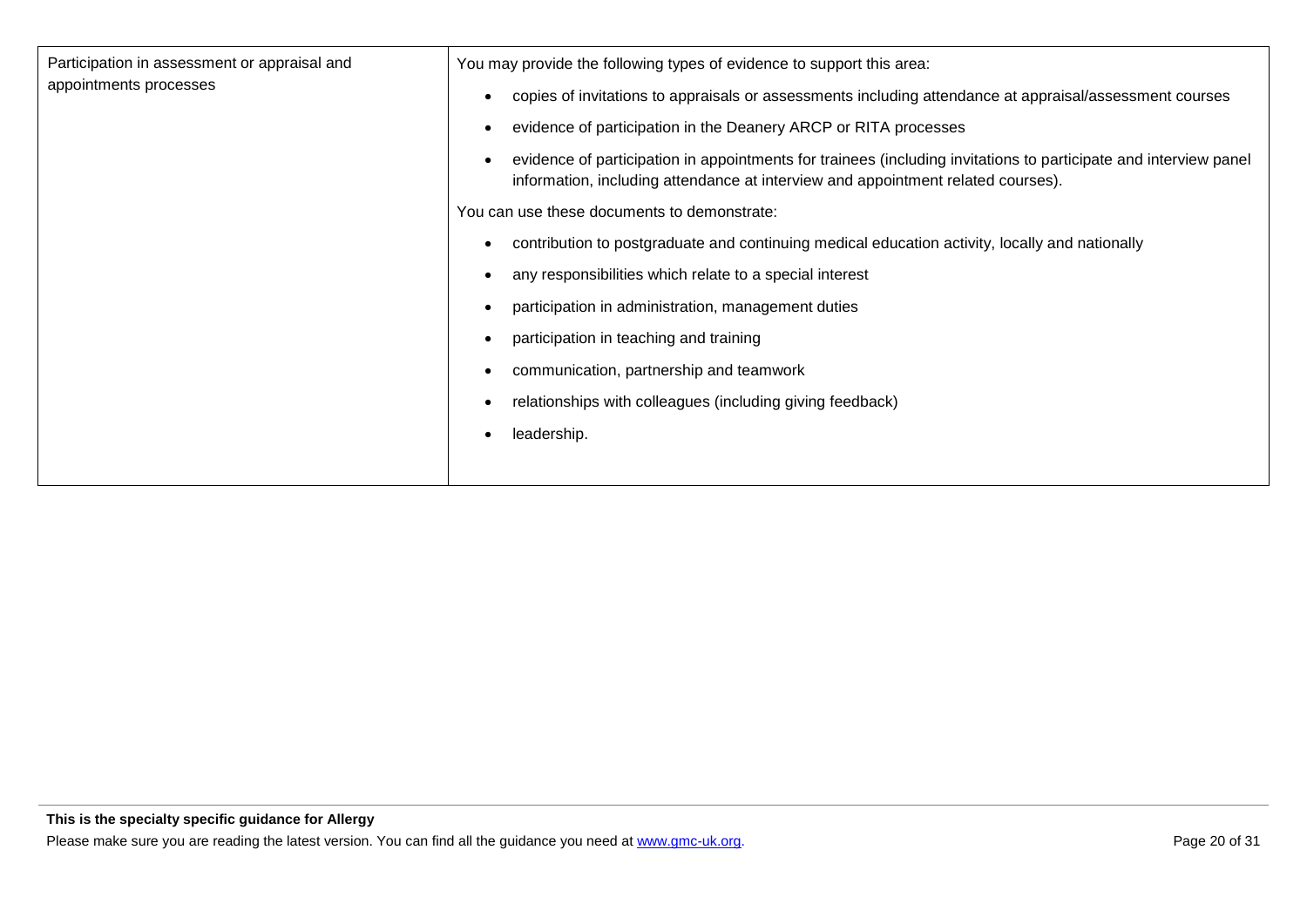# Domain 2 – Safety and quality

# **Participation in audit, service improvement**

| Audits undertaken by applicant | You should provide evidence of the five stages of the audit process:                                                  |
|--------------------------------|-----------------------------------------------------------------------------------------------------------------------|
|                                | Definition of criteria and standards<br>1.                                                                            |
|                                | Data collection<br>2.                                                                                                 |
|                                | Assessment of performance against criteria and standards<br>3.                                                        |
|                                | Identification of changes (alterations to practice)<br>4.                                                             |
|                                | Re-evaluation<br>5.                                                                                                   |
|                                | Evidence you could supply includes:                                                                                   |
|                                | audit reports (collections of data alone are not considered as a full clinical audit)<br>$\bullet$                    |
|                                | publications<br>$\bullet$                                                                                             |
|                                | submissions to ethics committee (not satisfactory alone)<br>$\bullet$                                                 |
|                                | presentations of audit work (see above for details required for presentations)<br>$\bullet$                           |
|                                | letter from audit or clinical governance lead confirming participation in audit or governance activities<br>$\bullet$ |
|                                | guidelines produced to reflect lessons learned within audit<br>$\bullet$                                              |
|                                | notes from self-reflective diaries.                                                                                   |
|                                | You can use these documents to demonstrate:                                                                           |
|                                | the types and complexity of cases you are involved in<br>$\bullet$                                                    |
|                                | triangulation with logbook information CPD<br>$\bullet$                                                               |
|                                | communication, partnership and teamwork<br>$\bullet$                                                                  |
|                                | relationships with colleagues, patients<br>$\bullet$                                                                  |
|                                | leadership<br>$\bullet$                                                                                               |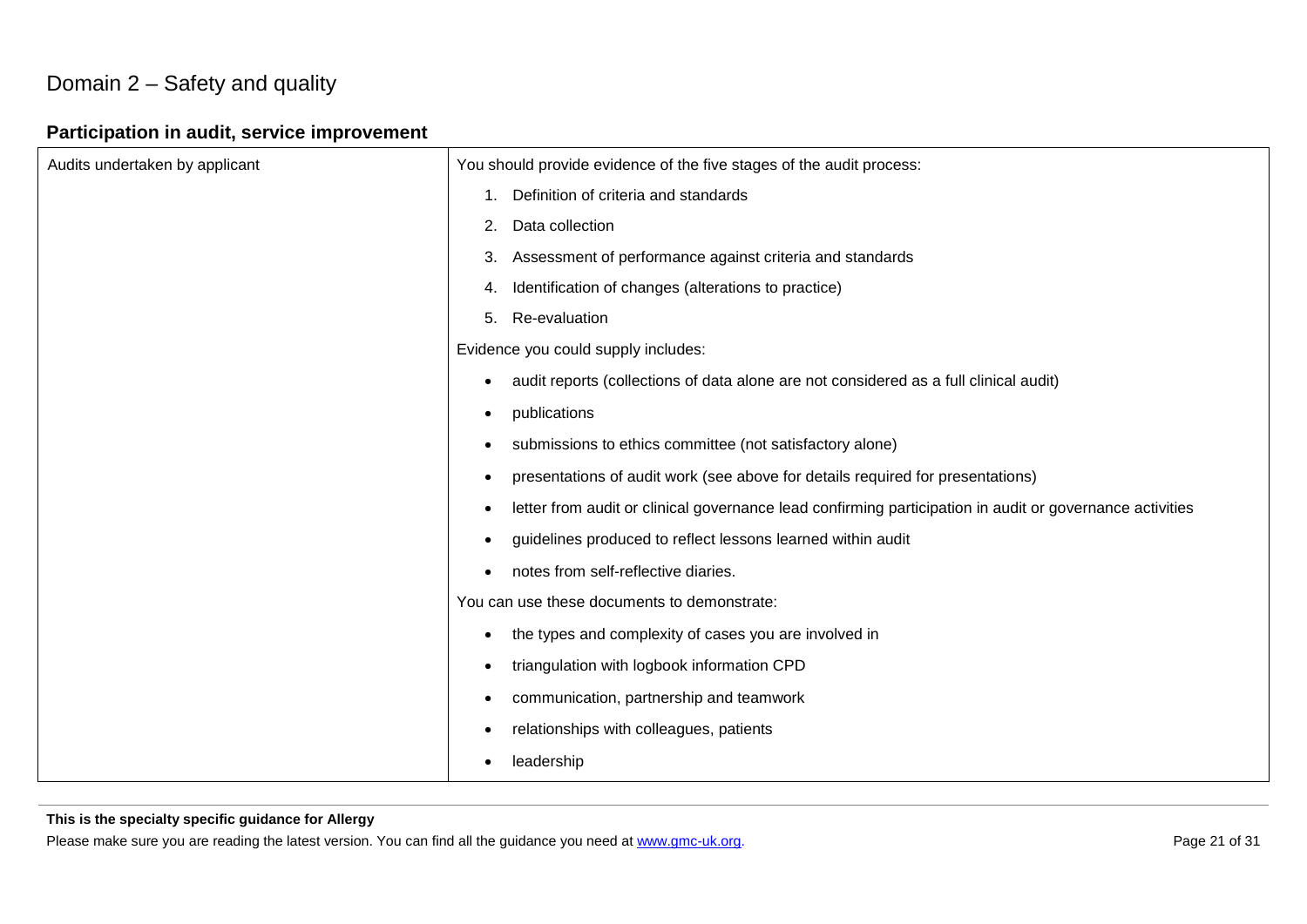|                                                      | multi disciplinary working.<br>$\bullet$                                                                                        |
|------------------------------------------------------|---------------------------------------------------------------------------------------------------------------------------------|
|                                                      |                                                                                                                                 |
| Reflective diaries                                   | You can use this document to demonstrate                                                                                        |
|                                                      | triangulation with logbooks<br>٠                                                                                                |
|                                                      | relationships with colleagues<br>٠                                                                                              |
|                                                      | your recognition of the limits of your professional competence<br>$\bullet$                                                     |
|                                                      | handling of critical incidents or complaints<br>٠                                                                               |
|                                                      | how you have changed your practice in the light of experiences (part of audit).                                                 |
|                                                      | As this evidence is self produced for its content to be given weight it must be supported or triangulated by other<br>evidence. |
| Service Improvement and clinical governance meetings | This area could be demonstrated in a number of ways including:                                                                  |
|                                                      |                                                                                                                                 |
|                                                      | invitations to attend meetings<br>٠                                                                                             |
|                                                      | minutes of meetings demonstrating your attendance and participation in the meeting.                                             |
|                                                      | You can use these documents to demonstrate:                                                                                     |
|                                                      | communication, partnership and teamwork<br>٠                                                                                    |
|                                                      | relationships with colleagues                                                                                                   |
|                                                      | leadership                                                                                                                      |
|                                                      | multi disciplinary working                                                                                                      |
|                                                      | participation in audit or clinical governance.                                                                                  |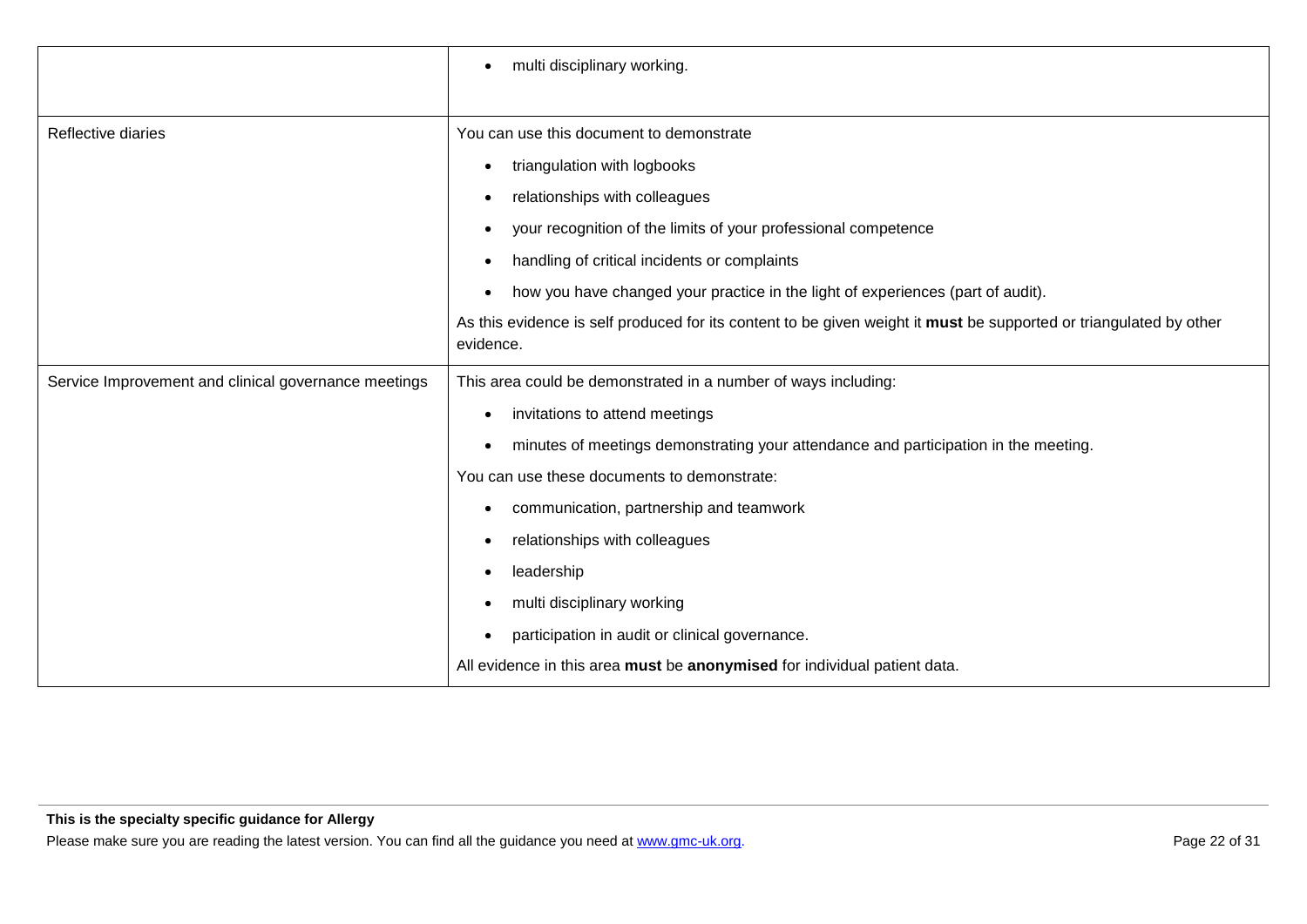# **Safety**

| Health and safety | Please provide evidence to support awareness and following Health and Safety requirements. |
|-------------------|--------------------------------------------------------------------------------------------|
|                   | This can be demonstrated by:                                                               |
|                   | declaration of health on your application form                                             |
|                   | attendance at appropriate course                                                           |
|                   | involvement in infection control (membership of committees etc)                            |
|                   | logbook information on infections                                                          |
|                   | audit on infections and subsequent changes in activity.                                    |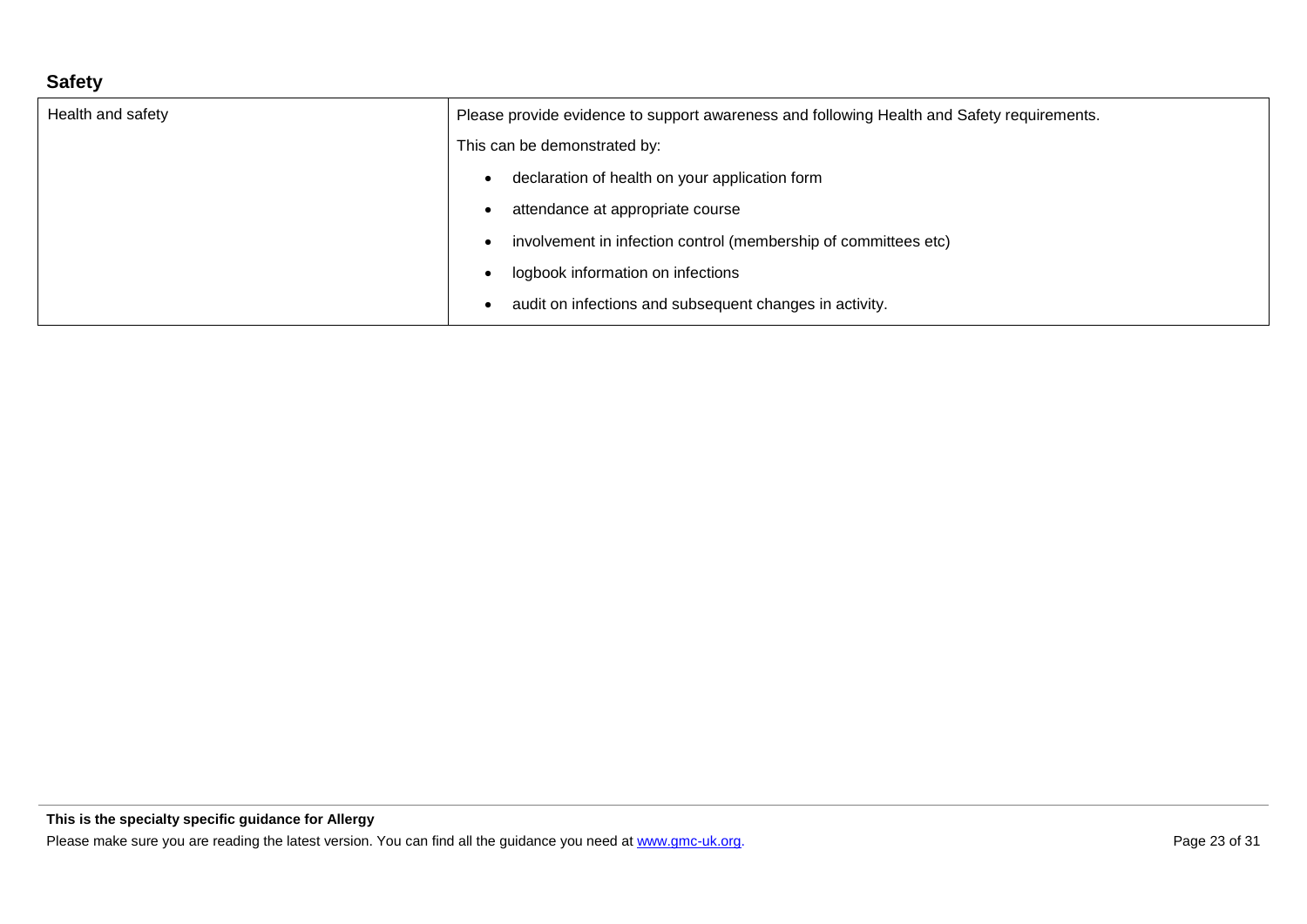# Domain 3 – Communication, partnership and teamwork

# **Communication**

| Colleagues | Please provide evidence to support your communication with colleagues, both within your immediate team and the<br>wider team (including non clinical).                |
|------------|-----------------------------------------------------------------------------------------------------------------------------------------------------------------------|
|            | This can be demonstrated by:                                                                                                                                          |
|            | letters from colleagues (examples of shared cases or "To whom it may concern letters" or testimonials)<br>$\bullet$                                                   |
|            | letters of correspondence between you and your colleagues, demonstrating collaboration over management<br>$\bullet$<br>of patient care across multidisciplinary teams |
|            | management - including organising staff rotas<br>$\bullet$                                                                                                            |
|            | presentations<br>$\bullet$                                                                                                                                            |
|            | copies of appraisals or references written for colleagues (these must be anonymised with relation to<br>$\bullet$<br>colleague data).                                 |
|            | You can use these documents to demonstrate:                                                                                                                           |
|            | communication, partnership and teamwork<br>$\bullet$                                                                                                                  |
|            | relationships with colleagues<br>$\bullet$                                                                                                                            |
|            | leadership<br>$\bullet$                                                                                                                                               |
|            | multi disciplinary working<br>$\bullet$                                                                                                                               |
|            | participation in directorate and management meetings<br>$\bullet$                                                                                                     |
|            | honesty and objectivity.<br>$\bullet$                                                                                                                                 |
|            | Please also provide evidence of working with:                                                                                                                         |
|            | wider healthcare team including Primary Care, intermediate and secondary care teams<br>$\bullet$                                                                      |
|            | teams in Allergy and other speciality clinics<br>$\bullet$                                                                                                            |
|            | multidisciplinary teams<br>$\bullet$                                                                                                                                  |

#### **This is the specialty specific guidance for Allergy**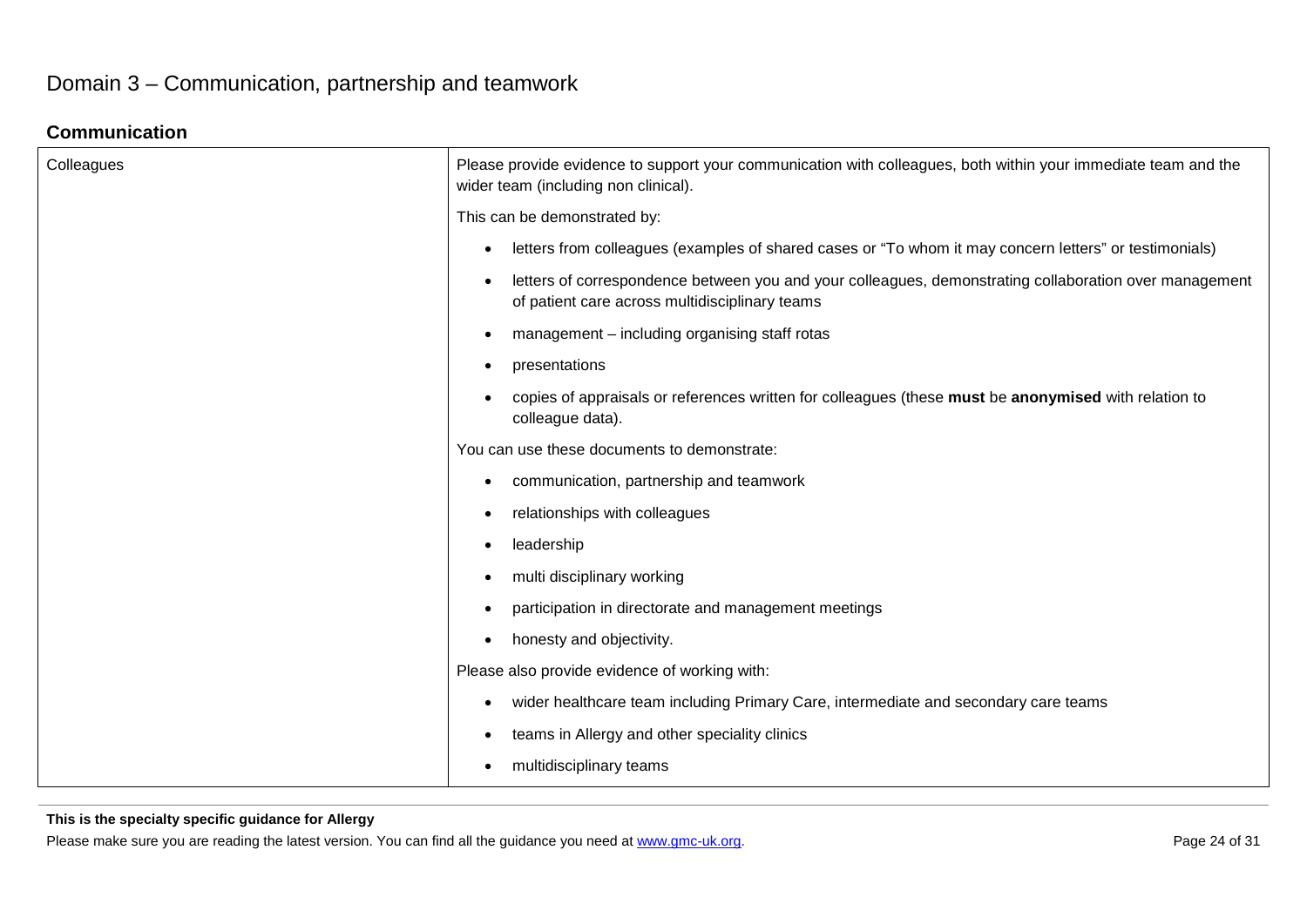|          | community groups<br>$\bullet$                                                                                                                                                                                                                                                                                                          |
|----------|----------------------------------------------------------------------------------------------------------------------------------------------------------------------------------------------------------------------------------------------------------------------------------------------------------------------------------------|
|          | These could be demonstrated using the following types of evidence:                                                                                                                                                                                                                                                                     |
|          | newspaper articles<br>$\bullet$                                                                                                                                                                                                                                                                                                        |
|          | local authority / government meeting minutes<br>$\bullet$                                                                                                                                                                                                                                                                              |
|          | extracts from websites<br>$\bullet$                                                                                                                                                                                                                                                                                                    |
|          | job descriptions                                                                                                                                                                                                                                                                                                                       |
|          | articles                                                                                                                                                                                                                                                                                                                               |
|          | publications.<br>$\bullet$                                                                                                                                                                                                                                                                                                             |
|          |                                                                                                                                                                                                                                                                                                                                        |
| Patients | This area could be demonstrated in a number of ways including:                                                                                                                                                                                                                                                                         |
|          | thank you letters and cards from patients<br>$\bullet$                                                                                                                                                                                                                                                                                 |
|          | letters from colleagues (examples of cases shared or "To whom it may concern letters" / testimonials)<br>$\bullet$                                                                                                                                                                                                                     |
|          | complaints and responses to complaints.                                                                                                                                                                                                                                                                                                |
|          | This may include complaints received against your department or a colleague where you have been involved<br>in the resolution. This is to demonstrate how you handle complaints. Having a complaint made against you<br>will not adversely influence your application. You must anonymise colleague information from this<br>evidence. |
|          | 360° feedback.                                                                                                                                                                                                                                                                                                                         |
|          | You can use these documents to demonstrate:                                                                                                                                                                                                                                                                                            |
|          | communication                                                                                                                                                                                                                                                                                                                          |
|          | relationships with patients                                                                                                                                                                                                                                                                                                            |
|          | honesty and integrity<br>$\bullet$                                                                                                                                                                                                                                                                                                     |
|          | protecting patient confidentiality.                                                                                                                                                                                                                                                                                                    |
|          |                                                                                                                                                                                                                                                                                                                                        |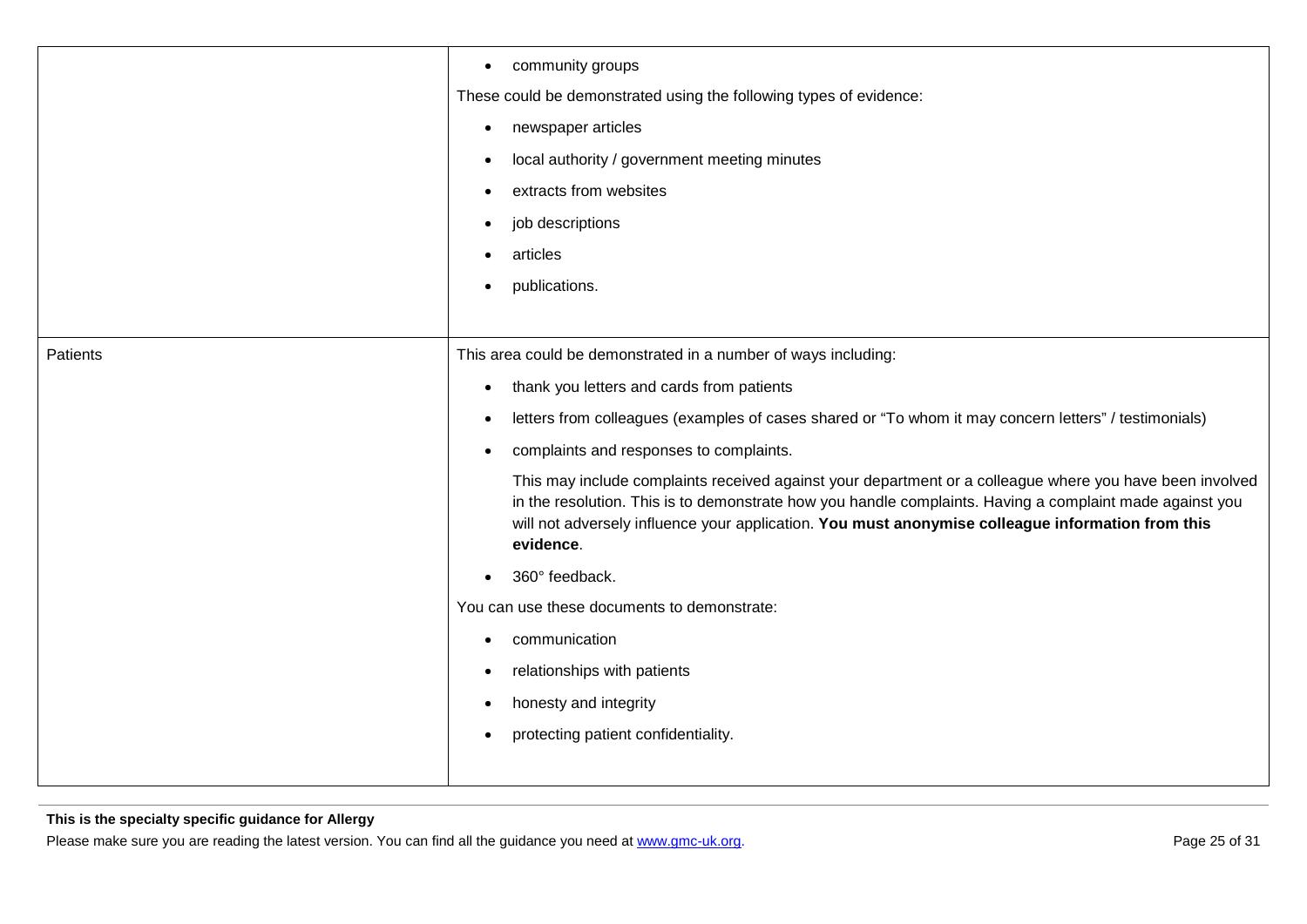| Please also provide evidence of working with:                                                    |
|--------------------------------------------------------------------------------------------------|
| wider healthcare team including Primary Care, intermediate and secondary care teams<br>$\bullet$ |
| teams in Allergy and other speciality clinics<br>$\bullet$                                       |
| multidisciplinary teams<br>$\bullet$                                                             |
| community groups<br>$\bullet$                                                                    |
| These could be demonstrated using the following types of evidence:                               |
| newspaper articles<br>$\bullet$                                                                  |
| local authority / government meeting minutes<br>$\bullet$                                        |
| extracts from websites<br>$\bullet$                                                              |
| job descriptions<br>$\bullet$                                                                    |
| articles<br>$\bullet$                                                                            |
| publications.<br>$\bullet$                                                                       |
| All evidence in this area must be anonymised for individual patient data.                        |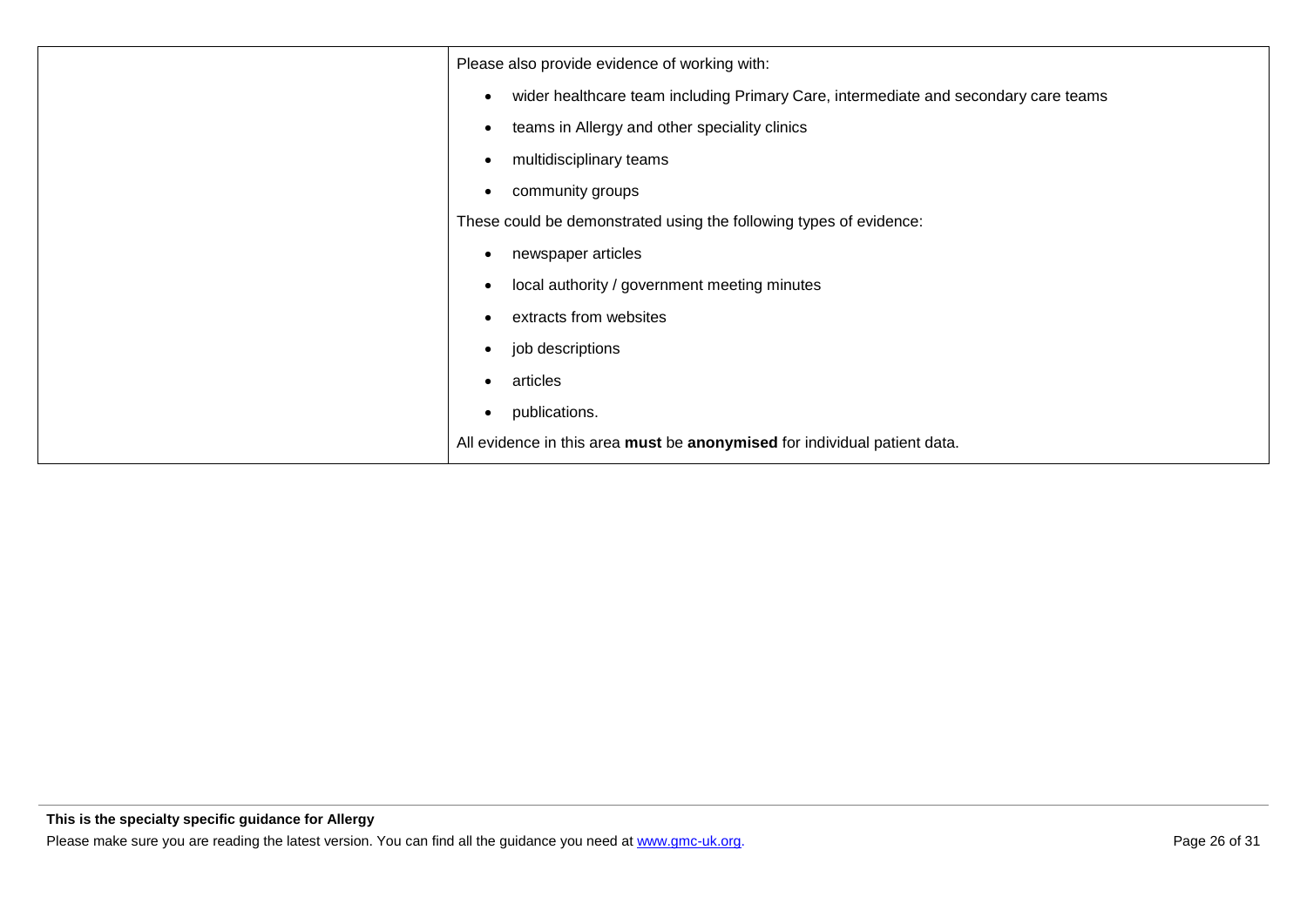# **Partnership and teamwork**

| Working in multidisciplinary teams | This area could be demonstrated in a number of ways including:                                   |
|------------------------------------|--------------------------------------------------------------------------------------------------|
|                                    | invitations to attend meetings<br>$\bullet$                                                      |
|                                    | minutes of meetings demonstrating your attendance and participation in the meeting<br>$\bullet$  |
|                                    | job plans which indicate this as a duty<br>$\bullet$                                             |
|                                    | appraisals which include this information.<br>$\bullet$                                          |
|                                    | You can use these documents to demonstrate:                                                      |
|                                    | communication, partnership and teamwork<br>$\bullet$                                             |
|                                    | relationships with colleagues<br>$\bullet$                                                       |
|                                    | leadership<br>$\bullet$                                                                          |
|                                    | multi disciplinary working.<br>$\bullet$                                                         |
|                                    | Please also provide evidence of working with:                                                    |
|                                    | wider healthcare team including Primary Care, intermediate and secondary care teams<br>$\bullet$ |
|                                    | teams in Allergy and other speciality clinics<br>$\bullet$                                       |
|                                    | multidisciplinary teams<br>$\bullet$                                                             |
|                                    | community groups<br>$\bullet$                                                                    |
|                                    | These could be demonstrated using the following types of evidence:                               |
|                                    | newspaper articles<br>$\bullet$                                                                  |
|                                    | local authority / government meeting minutes<br>$\bullet$                                        |
|                                    | extracts from websites<br>$\bullet$                                                              |
|                                    | job descriptions<br>$\bullet$                                                                    |
|                                    | articles and publications.<br>$\bullet$                                                          |
|                                    | All evidence in this area must be anonymised for individual patient data.                        |

### **This is the specialty specific guidance for Allergy**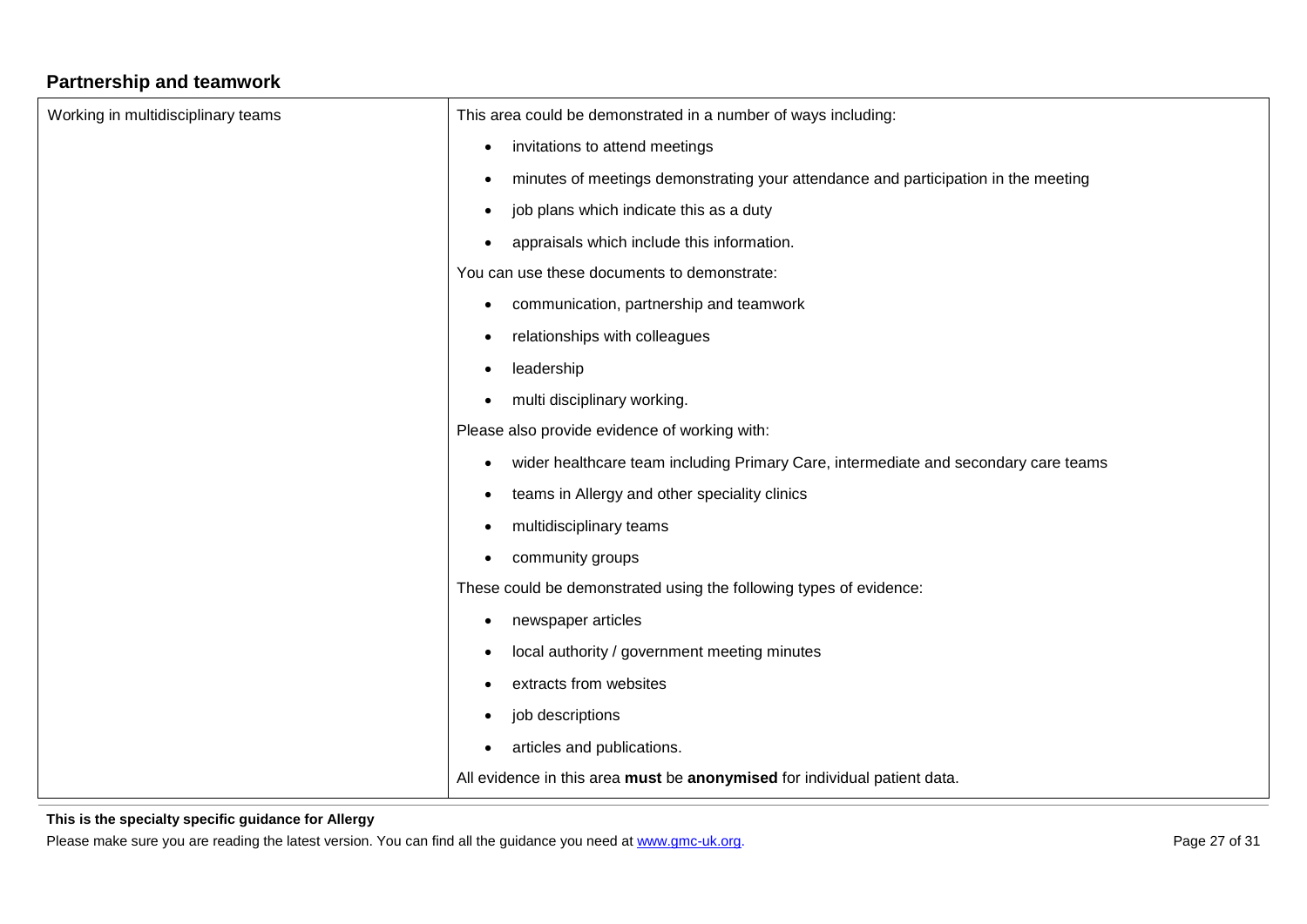| Management and leadership experience | This area could be demonstrated in a number of ways including:                     |
|--------------------------------------|------------------------------------------------------------------------------------|
|                                      | invitations to attend meetings                                                     |
|                                      | minutes of meetings demonstrating your attendance and participation in the meeting |
|                                      | job plans which indicate this as a duty<br>$\bullet$                               |
|                                      | appraisals which include this information.                                         |
|                                      | You can use these documents to demonstrate:                                        |
|                                      | communication, partnership and teamwork                                            |
|                                      | relationships with colleagues                                                      |
|                                      | leadership<br>$\bullet$                                                            |
|                                      | management skills.<br>٠                                                            |
|                                      | All evidence in this area must be anonymised for individual patient data.          |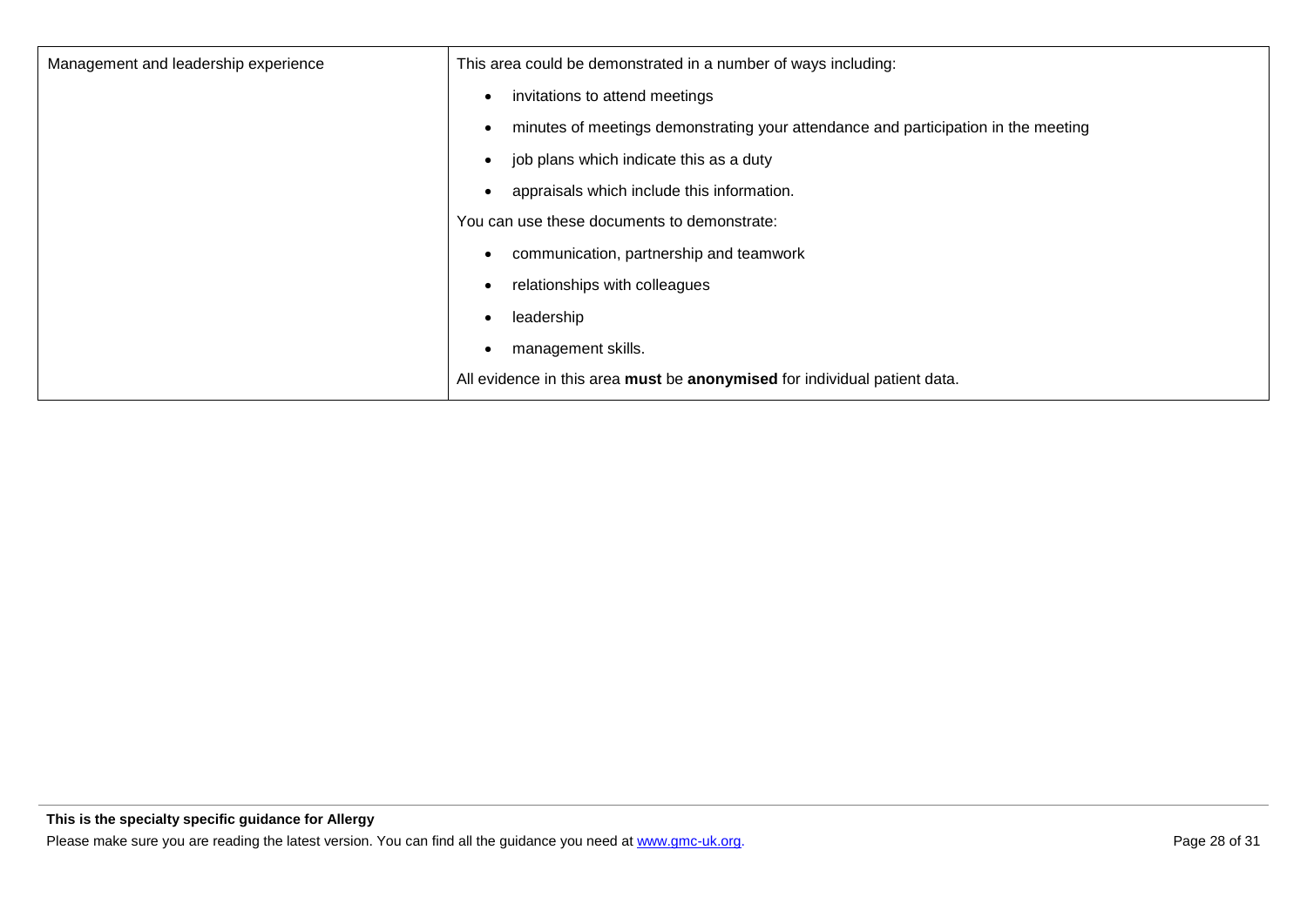| Chairing meetings and leading projects | This area could be demonstrated in a number of ways including:                                                                                                                                        |
|----------------------------------------|-------------------------------------------------------------------------------------------------------------------------------------------------------------------------------------------------------|
|                                        | invitations to attend meetings<br>٠                                                                                                                                                                   |
|                                        | minutes of meetings demonstrating your attendance and participation in the meeting<br>$\bullet$                                                                                                       |
|                                        | job plans which indicate this as a duty<br>$\bullet$                                                                                                                                                  |
|                                        | appraisals which include this information<br>$\bullet$                                                                                                                                                |
|                                        | project reports<br>٠                                                                                                                                                                                  |
|                                        | letters from colleagues<br>$\bullet$                                                                                                                                                                  |
|                                        | publications or presentations.<br>$\bullet$                                                                                                                                                           |
|                                        | You can use these documents to demonstrate:                                                                                                                                                           |
|                                        | communication, partnership and teamwork<br>٠                                                                                                                                                          |
|                                        | relationships with colleagues<br>$\bullet$                                                                                                                                                            |
|                                        | leadership<br>$\bullet$                                                                                                                                                                               |
|                                        | multi disciplinary working<br>$\bullet$                                                                                                                                                               |
|                                        | participation in directorate and management meetings<br>$\bullet$                                                                                                                                     |
|                                        | CPD.<br>$\bullet$                                                                                                                                                                                     |
|                                        | Where you have not provided evidence of success in an examination that is a requirement of the CCT curriculum,<br>evidence in this area may contribute to your demonstration of equivalent knowledge. |
|                                        | All evidence in this area must be anonymised for individual patient data.                                                                                                                             |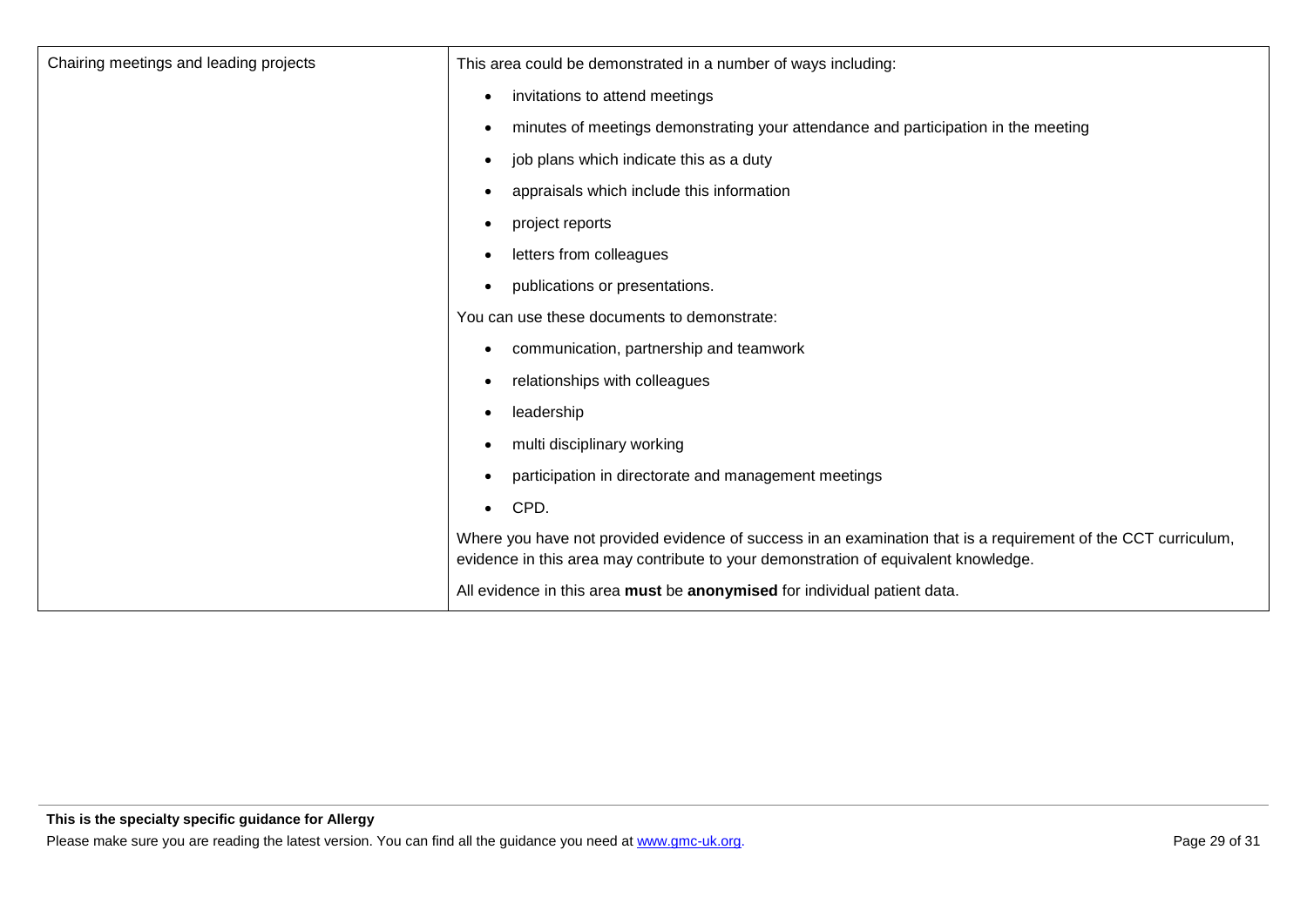# Domain 4 – Maintaining trust

# **Acting with honesty and integrity**

| Honesty and integrity                                                                                                                | You can demonstrate this with:                                                             |
|--------------------------------------------------------------------------------------------------------------------------------------|--------------------------------------------------------------------------------------------|
|                                                                                                                                      | the declarations on your application form<br>$\bullet$                                     |
|                                                                                                                                      | statements from your referees<br>٠                                                         |
|                                                                                                                                      | appraisal forms<br>$\bullet$                                                               |
|                                                                                                                                      | having no restrictions on your registration (UK based doctors)                             |
|                                                                                                                                      | Certificate of Good Standing (overseas based doctors).<br>$\bullet$                        |
| Equality and human rights (including disability, human<br>rights, race, religion and ethnicity awareness and equal<br>opportunities) | You can demonstrate this with:                                                             |
|                                                                                                                                      | evidence of attendance at relevant courses (please provide details of course content)<br>٠ |
|                                                                                                                                      | feedback from patients and colleagues<br>$\bullet$                                         |
|                                                                                                                                      | statements from your referees<br>$\bullet$                                                 |
|                                                                                                                                      | testimonials.                                                                              |
| Data protection                                                                                                                      | You can demonstrate this with:                                                             |
|                                                                                                                                      | attendance at relevant courses (please provide details of course content)                  |
|                                                                                                                                      | feedback from patients and colleagues<br>$\bullet$                                         |
|                                                                                                                                      | your application and evidence being appropriately anonymised.                              |